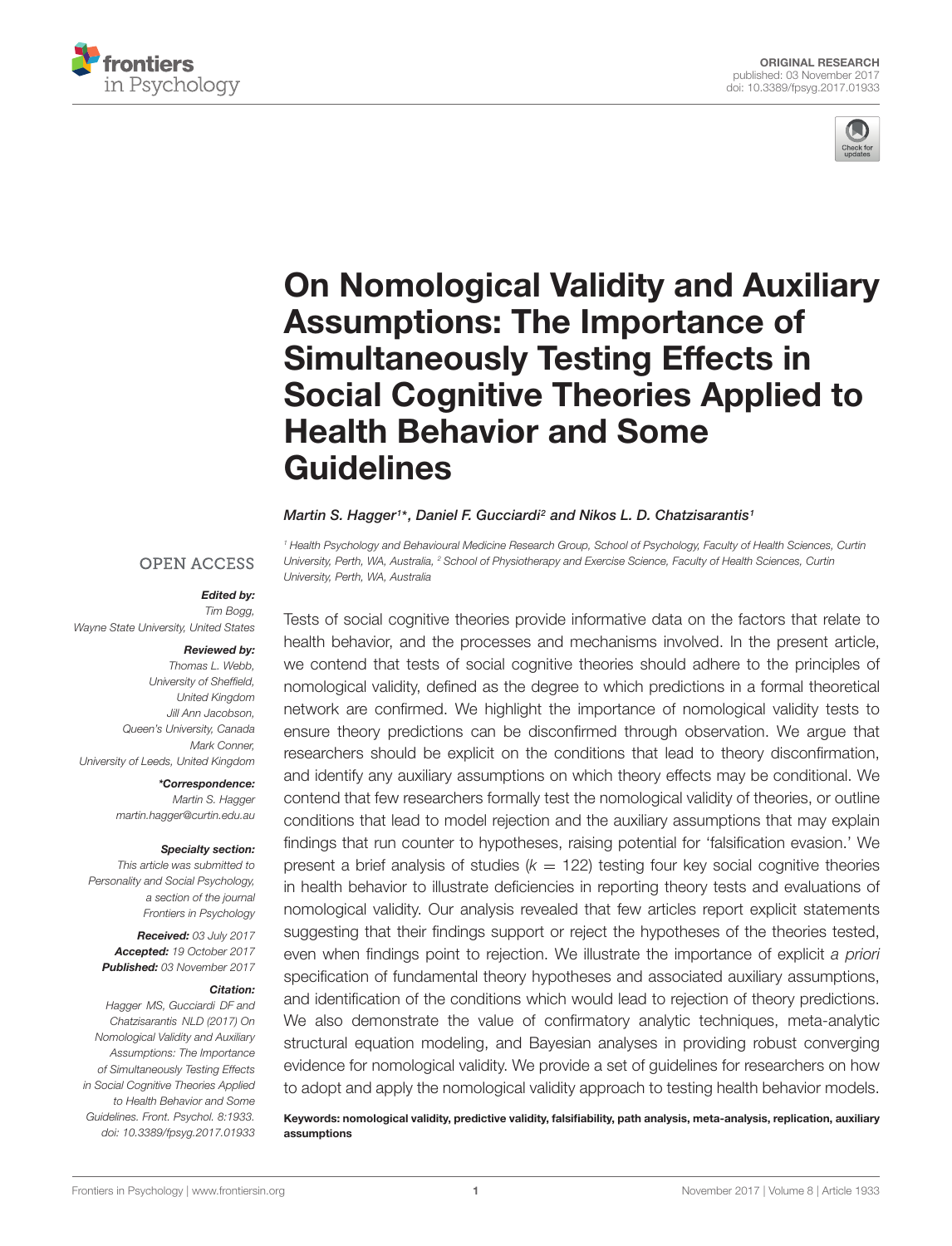## INTRODUCTION

Testing the validity of social cognitive models applied to the prediction of health behavior provides an important evidence base to inform the development of behavioral interventions aimed at promoting health behavior [\(Biddle et al.,](#page-11-0) [2007;](#page-11-0) [Weinstein,](#page-13-0) [2007;](#page-13-0) [Leventhal et al.,](#page-12-0) [2008;](#page-12-0) [Schwarzer,](#page-12-1) [2008;](#page-12-1) [Conner](#page-11-1) [and Norman,](#page-11-1) [2015;](#page-11-1) [Sniehotta et al.,](#page-12-2) [2015\)](#page-12-2). Model tests assist in identifying the manipulable factors that can then be targeted by behavioral strategies and techniques that form the content of interventions. Testing the adequacy of models in explaining health-related outcomes, therefore, has high translational value [\(Moss-Morris and Yardley,](#page-12-3) [2008;](#page-12-3) [Wallace et al.,](#page-13-1) [2014\)](#page-13-1).

Theoretical models in psychology provide representations of the factors and processes that relate to outcomes of interest. The models are often complex involving multiple antecedent, mediator, and outcome variables and proposals for the pattern of relations among them in a nomological network. The specification of models in this way is consistent with the [Popper'](#page-12-4)s [\(1959\)](#page-12-4) position that social scientists should seek to provide a comprehensive description of the situational and interpersonal factors affecting human action. Central to this position is the requirement that such descriptions are specified in advance of observation and should be verified or disconfirmed through rigorous empirical tests. Such an approach requires clear a priori specification of sets of relations among social cognitive variables as antecedents, mediators and consequents in the nomological network followed by subsequent simultaneous tests of the network. This position was advocated by [Cronbach and](#page-11-2) [Meehl](#page-11-2) [\(1955\)](#page-11-2), among others, when proposing the importance of subjecting theories to strict tests of their nomological validity, and abandoning the theory or proposing modifications and subsequent tests in an iterative approach.

Of course, a strict approach to theory falsification and nomological validity, in the Popperian sense, has been noted as problematic. Following Popper's original assertion, [Lakatos](#page-12-5) [\(1978\)](#page-12-5) noted that failures to support or confirm a theoretical prediction, or simultaneous set of predictions in a nomological network, could be proposed as evidence for the falsification of the theory. But it could also be attributed to a number of conditions or assumptions that lie outside the theory which may explain the failure to support the prediction. These auxiliary assumptions represent other external conditions that may affect conclusions about the hypothesized relations among theory variables, if these conditions are not measured and confirmed directly during the analysis [\(Trafimow,](#page-12-6) [2012\)](#page-12-6). The potential to explain away failures to falsify theory predictions by auxiliary assumptions renders absolute deductive falsification impossible: the failure could be attributed to the theory or auxiliary assumptions. An approach to deal with this problem is to propose theories that make 'risky' predictions, that is, predictions that would be false if the theory was untrue, and to explicitly state how theoretical predictions are expected to be affected by auxiliary assumptions [\(Trafimow,](#page-12-6) [2012,](#page-12-6) [2017\)](#page-12-7).

Theory predictions, therefore, should be accompanied by additional hypotheses or statements representing the auxiliary assumptions and how they affect predictions. In this way, falsification is not abandoned, rather strict falsification is replaced with a more nuanced version: 'reasonable falsification' [\(Trafimow,](#page-12-8) [2009\)](#page-12-8). On this basis, if risky predictions can be shown to be incorrect under conditions of proposed auxiliary assumptions, then the researcher can claim a level of falsifiability of the theory, bearing in mind the caveat that other auxiliary assumptions can be proposed. Taken together, conducting multiple rigorous tests of risky predictions under multiple auxiliary assumptions will provide converging evidence for the theory. Accordingly, [Trafimow](#page-12-8) [\(2009\)](#page-12-8) notes: "Ultimately, when one decides how much to believe or disbelieve a theory, the issue is the weight of the evidence, the plausibility of alternative explanations, presumptions about the validity of auxiliary assumptions, and so on, rather than conclusive proof or disproof"  $(p. 505)$ .

An illustrative example comes from the recent debate on the ego-depletion effect and the 'strength' model of self-control [\(Carter and McCullough,](#page-11-3) [2014;](#page-11-3) [Baumeister and Vohs,](#page-11-4) [2016;](#page-11-4) [Hagger and Chatzisarantis,](#page-12-9) [2016a;](#page-12-9) [Lurquin and Miyake,](#page-12-10) [2017\)](#page-12-10). In the strength model, the proposition that: "if people exert effort on an initial self-control task (antecedent) then performance on a subsequent self-control task will decline (consequent)" is predicted to be true. According to [Popper](#page-12-4) [\(1959\)](#page-12-4), to disconfirm this proposition the experimenter will need to (i) confirm the antecedent (the 'if') and so show experimentally that people exert effort on an initial self-control task and (ii) show that performance on the second task does not decline (the 'then'). But many other factors are known to affect individuals' willingness to exert effort in the initial task and these represent auxiliary assumptions regarding the strength model of self-control (e.g., [Allom et al.,](#page-11-5) [2016;](#page-11-5) [Dang,](#page-11-6) [2016;](#page-11-6) [Lee et al.,](#page-12-11) [2016\)](#page-12-11). Consistent with Lakatos' (1978) propositions, experiments should be devised to show (i) disconfirmation when the factors are present and (ii) confirmation if factors are present. The theory is disconfirmed if findings of the tests are always inconsistent with theory until also additional factors or auxiliary assumptions have been accounted for. Similarly, [Trafimow](#page-12-8) [\(2009\)](#page-12-8) proposes that "one must try out all possible combinations of auxiliary assumptions in conjunction with the theory and show that, in every case, the resulting prediction cannot be tested, even in principle" (p. 504). He illustrates his point in tests of the distinction between attitudinal and normative beliefs in the theory of planned behavior under different assumptions [\(Trafimow,](#page-12-8) [2009\)](#page-12-8). Taken together, these examples illustrate the importance of accounting for auxiliary assumptions when testing risky predictions in theories in psychology.

Extending these arguments, we contend in this article that tests of social cognitive theories applied in health behavior contexts have tended to focus on testing predictions of individual relations within theories, and fail to formally test the validity of the predictions of theory as a whole. This practice has rendered many of the tests problematic as means to provide evidence in support of the predictions of the theory. Such practice has led researchers to claim support for theoretical predictions, when they have, in fact, failed to test the theory. As a consequence, such tests do not contribute to the converging evidence for the validity of the theory. If one assumes that evidence supporting a theory is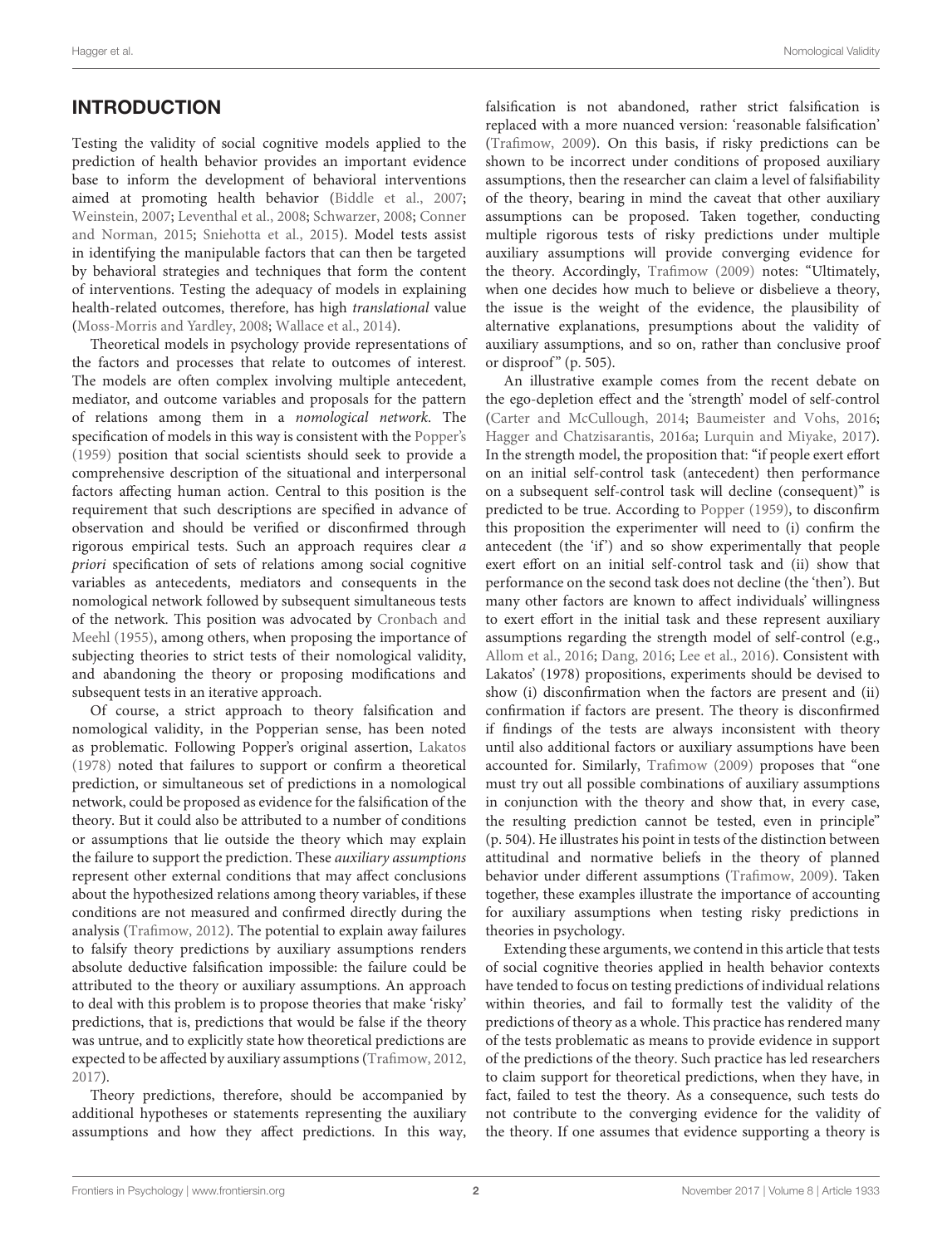built on multiple supportive tests over time of its hypothesized predictions specified a priori, that is, its nomological validity, and accompanying assumptions, then revealing that many tests fail to support the theory, under the principle of reasonable falsification, undermines the strength of the evidence. A further problem is that researchers have tended to attribute failed tests of individual predictions within a nomological network to conditions or variables that lie outside the theory, that is, auxiliary assumptions, and tended to claim support for the prediction of the theory as a whole. Such dismissal is problematic from the standpoint of reasonable falsifiability given that the auxiliary assumptions are often specified post hoc, nor do they feature in the tests. This renders the evidence unhelpful in terms of contributing evidence in support for the predictions of the theory.

In this article we outline how rigorous nomological validity tests are essential for adequate evaluation of social cognitive theories applied in the health behavior domain, that researchers often inadequately specify their predictions and associated assumptions prior to testing the theories, and, as a result, the body of evidence supporting social cognitive theories may be weaker than previously thought. Failure to adequately specify the sets of hypotheses that comprise a theory, that is, the nomological network, and the associated conditions that may affect the predictions, that is, the auxiliary assumptions, potentially opens the door to ad hoc explanations for findings that run counter to predictions. Such practice hinders the progress of scientific inquiry into the factors affecting health behavior and the associated processes involved. We propose guidelines for researchers to adopt when testing the nomological validity of models applied to health behavior research to ensure appropriate interpretation when testing models and provide tests that are sufficiently robust to contribute support for, or disconfirmation of, their models. Adherence to the guidelines will enable researchers to progress the science of health behavior through rigorous tests of theories.

# PREDICTIVE AND NOMOLOGICAL VALIDITY

Although frequently unacknowledged, tests of social cognitive theories applied to health behavior are, in essence, tests of nomological validity. Many researchers will be familiar with multiple forms validity in the social sciences, particularly in the context of establishing the adequacy of psychometric instruments used to tap psychological constructs in the models. Tests of methodological validity include face validity (e.g., whether a set of items of a measure of a psychological construct appear to capture the essence of the construct), construct validity (e.g., whether the set of items converge on a single factor that represents the psychological construct), discriminant validity (e.g., whether the construct is distinct from other conceptually related constructs), and concurrent validity (e.g., whether the measure of the construct is correlated with other like measures of the construct). Such tests of validity are often considered prerequisites to be confirmed prior to the testing of substantive hypotheses focusing on relations between constructs and outcomes of interest, often

related to behavior [\(Hagger,](#page-11-7) [2014\)](#page-11-7). Assuming validity evidence of measures used to tap the component psychological constructs of models, researchers can then proceed to test predicted relations among the constructs according to the theory. Predictive and nomological validity are the forms of validity that pertain to the testing of proposed relations among constructs in models.

Predictive validity reflects the extent to which a single factor or variable relates to another variable of interest, either as an antecedent or consequent. For example, in the domain of health behavior, a predictive validity test might involve the prediction that a social cognitive construct predicts a behavioral outcome. Predictive validity tests should entail precise specification of the relation between the variables (e.g., directionality, valence) and boundary conditions (e.g., auxiliary assumptions) a priori, and be interpreted in light of any additional factors that may affect the test and the quality of the test. Within the bounds and limitations of the observation (e.g., validity evidence of the measures, the representativeness of the sample, statistical power), and based on a 'reasonable' falsification principle [\(Trafimow,](#page-12-8) [2009\)](#page-12-8), the empirical test and its interpretation then represents a single datum to inform knowledge and theory on the proposed effect.

The complexity of human behavior suggests that twovariable systems, although informative, are alone insufficient in accounting for the determinants of health behavior and necessitate multifactorial, complex explanations. Testing social cognitive models in health contexts will invariably require the specification of relations among multiple constructs. Such models specify multiple relations among variables in a nomological network, and each relation in the network can be considered a single predictive validity test between two variables. Nomological validity is confirmed when all of the relations that comprise the network are supported in a single, omnibus test of model. [Bagozzi](#page-11-8) [\(1981\)](#page-11-8) notes:

"Nomological validity refers to the degree to which predictions in a formal theoretical network containing a construct of interest are confirmed. In one sense, the difference between predictive and nomological validity is one of degree and not kind. Predictive validity entails the relationship of measures of a variable to a single antecedent or consequent. Nomological validity, in contrast, involves many antecedents and/or consequents in a complex system" (p. 327).

As in the case of predictive validity, tests of the nomological validity of a model require that the specification of the pattern of effects among model variables precedes observation. Each pathway or relation in the model must therefore be specified precisely and forms part of the overall test of nomological validity. In such networks, variables can act as antecedents, consequents, or both. Furthermore, many social cognitive models applied in health and behavioral medicine contexts aim to identify the factors that determine behavior and other salient health-related outcomes (e.g., psychological well-being, quality of life), as well as the processes and mechanisms involved. Nomological networks provide the opportunity to specify patterns of relations among constructs that reflect mechanisms such as additive (multiple factors explain unique variance in outcomes), mediation (one or more factors serve to explain or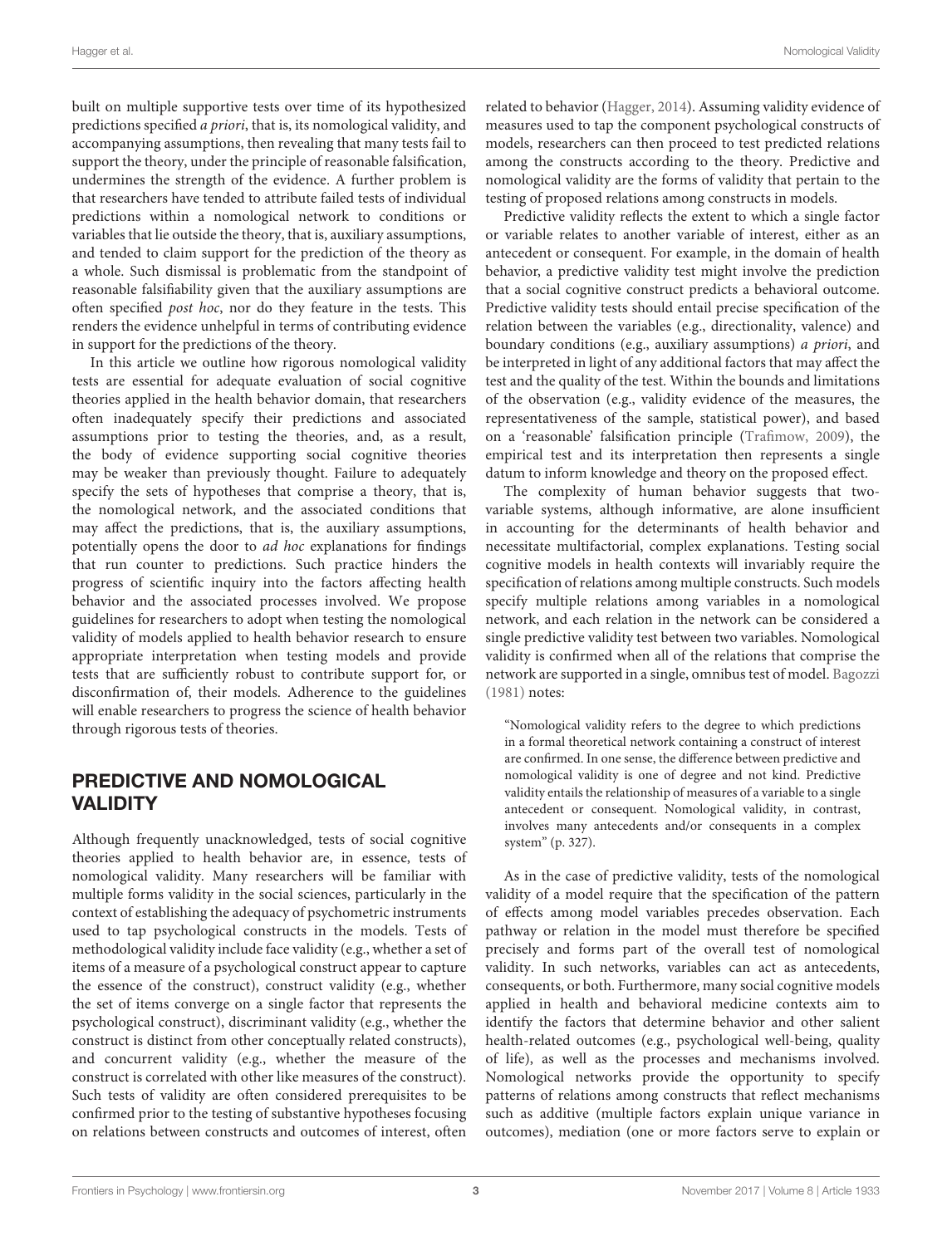transmit the effect of one variable on another), and moderation (one or more factors change the pattern of the effect of one factor on another) effects [\(Perugini,](#page-12-12) [2005;](#page-12-12) [Michie et al.,](#page-12-13) [2007;](#page-12-13) [MacKinnon and Luecken,](#page-12-14) [2008;](#page-12-14) [Hayes,](#page-12-15) [2013;](#page-12-15) [Chatzisarantis et al.,](#page-11-9) [2015\)](#page-11-9). There are also opportunities for multiple combinations of these processes, such as moderated mediation (e.g., the mediated effect of one variable on another through a third variable is conditional on a moderator variable) [\(Wiedemann et al.,](#page-13-2) [2009;](#page-13-2) [Zhou et al.,](#page-13-3) [2015;](#page-13-3) [Hamilton and Hagger,](#page-12-16) [2017\)](#page-12-16). The network will therefore comprise multiple predictions and patterns of relations among constructs in a model that reflect the researcher's expectations as to how the behavioral phenomenon works.

Also consistent with tests of predictive validity, assessments of nomological networks must stand up to the notion of 'reasonable' falsifiability. As a consequence, tests should seek to validate the nomological network "as a whole" (p. 299) [\(Cronbach and](#page-11-2) [Meehl,](#page-11-2) [1955\)](#page-11-2). That is, all of the a priori specified predictions proposed in the network must be verified for the test to be viewed as supporting the network. Failure to find support for any one prediction within the model should raise doubts over the nomological validity of the theory represented by the network and grounds for subsequent modification that would need to be subjected to further tests.

Of course, as with tests of individual predictions, the possibility of alternative auxiliary assumptions may be able to explain the failure of some of the component predictions of the network, and, therefore, the network itself. However, such conditions should be specified a priori. The absence of such specification invites opportunity to explain away any test by, for example, alternative hypotheses or auxiliary assumptions, rendering the proposed network unfalsifiable. Importantly, the tests should incorporate the theory predictions and the conditions under which the predictions should hold in accordance with auxiliary assumptions. Such tests might involve, for example, testing the network under conditions determined by moderating variables which determine whether the predictions hold and reflect the auxiliary assumptions which may be candidate means to explain away failed tests of theory prediction. Such tests may provide appropriately risky tests of the network and, if they fail, may point to problems with the network rather than problems with the auxiliary assumptions [\(Trafimow,](#page-12-6) [2012\)](#page-12-6).

# USE OF CONFIRMATORY ANALYTIC APPROACHES IN NOMOLOGICAL VALIDITY

The advent of confirmatory analyses based on regression and covariance structures, such as path analysis and structural equation modeling, has provided researchers with powerful analytic tools by which to test simultaneously nomological frameworks specified a priori [\(Bagozzi,](#page-11-10) [2010;](#page-11-10) [Hoyle,](#page-12-17) [2011\)](#page-12-17). These analytic techniques enable the researcher to specify the proposed network among factors and then test the adequacy of the proposed network to explain relations among data collected on those factors. The analyses provide estimates as to whether

the proposed model fits with the observations through overall evaluation of model fit and individual tests of each hypothesis that comprises the network (e.g., direct effects, mediation effects). To the extent that model fit with the data is adequate and, most importantly, support is found for each hypothesis stipulated in the network, the researcher can claim support for nomological validity. Application of these techniques in psychology has increased substantially as advanced analytic software with userfriendly interfaces has facilitated access to the complex analyses [\(MacCallum and Austin,](#page-12-18) [2000\)](#page-12-18).

With great (statistical) power comes great responsibility, so researchers must utilize these tools appropriately when testing models applied to the health domain. Specifically, researchers must pay close attention to the specification of the model and the associated auxiliary assumptions. The analytic methods allow researchers to be extremely specific in their predictions and account for multiple predictions and associated assumptions. The closer the correspondence between the researcher's predictions and the specification of the model to be analyzed the greater its value in contributing to evidence as a test of the theory. One of the problems associated with an over-reliance on indices indicating overall model fit using these approaches is that they can be somewhat forgiving of theories that do not quite fit the data [\(Marsh et al.,](#page-12-19) [2004\)](#page-12-19). A failure to support some of the pathways may not sufficiently compromise model fit to warrant rejection, particularly if the test focuses on evaluating difference from the null rather than a specified size and direction of the effect. Consistent with calls to focus on effect size rather than statistical significance and null hypothesis significance testing [\(Trafimow and Rice,](#page-12-20) [2009;](#page-12-20) [Cumming,](#page-11-11) [2014;](#page-11-11) [Chavalarias et al.,](#page-11-12) [2016;](#page-11-12) [McShane et al.,](#page-12-21) [2017\)](#page-12-21), researchers would do well to specify an expected effect size (e.g., a small, medium, or large effect based on Cohen's taxonomy of effect sizes), a range of values for the effect, or the smallest effect size of interest, based on previous evidence for each prediction within the model tested [\(Lakens,](#page-12-22) [2014\)](#page-12-22). This level of specificity increases the stringency of test of the nomological network and increases its validity as a contribution to evidence in support of, or disconfirming, the model.

# FAILURE TO FALSIFY

Although most social cognitive models applied to predict health behavior and health-related outcomes in health psychology and behavioral medicine are essentially nomological networks, few researchers cite nomological validity when testing their models. In addition, although many researchers utilize the confirmatory analytic approaches reviewed previously, few adequately specify all of the predictions within their proposed network a priori, including relevant auxiliary assumptions, or clarify what would constitute failure to support the predictions of the theory. Instead, researchers tend to focus on testing isolated individual predictions within the network. This focus would be sufficient if testing those predictions were the sole concern. However, in many cases, researchers claim to support the predictions of the theory, even if one or more of the effects in their specified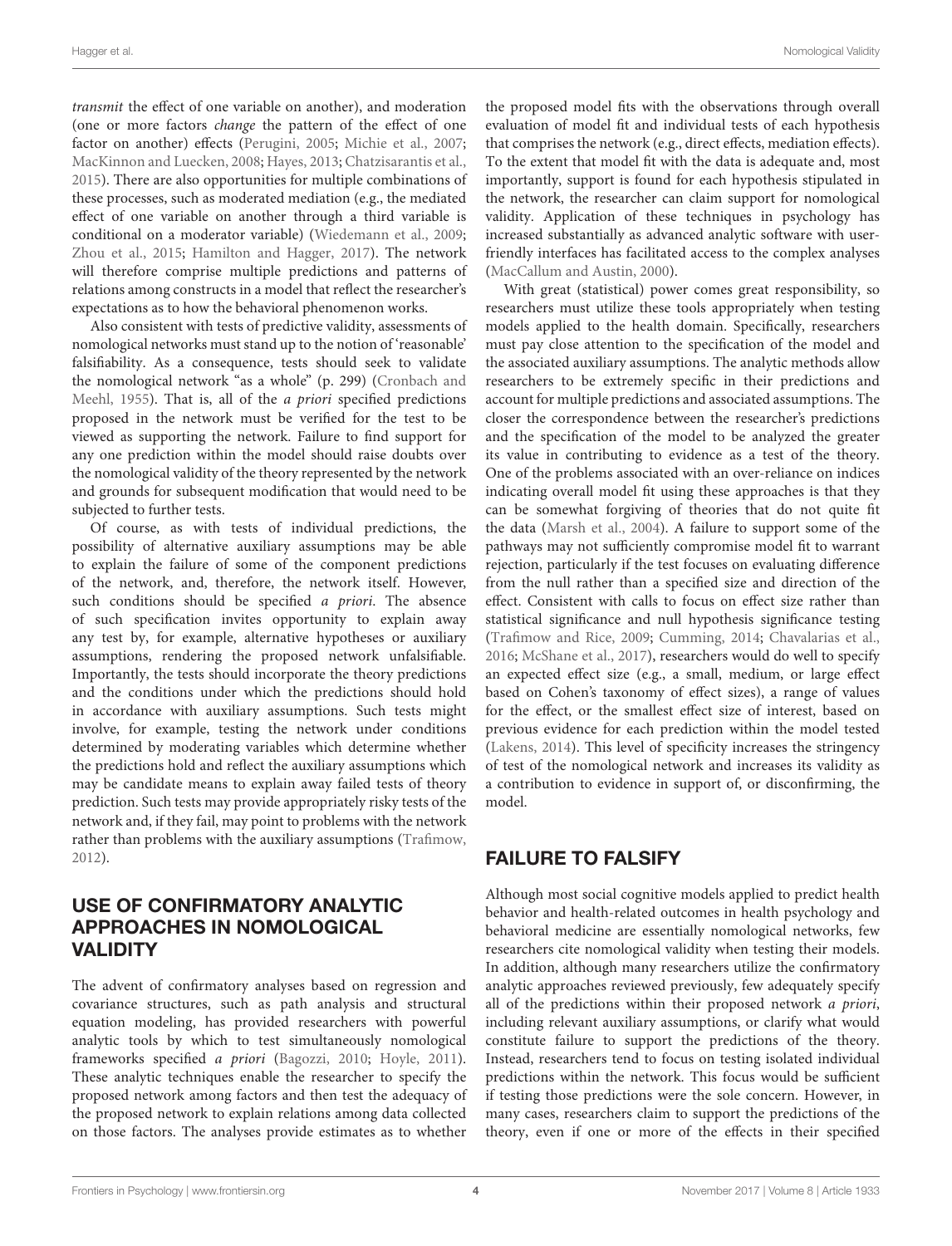network fail to be supported by the data. Researchers tend, therefore, to adopt an heuristic of minimal sufficiency to evaluate their models, such that failure to find one effect among many is considered a relatively trivial 'failure' in the face of support for all others. Such an interpretation is inconsistent with the notion of nomological validity and presents problems for the falsifiability of model tests. If a researcher dismisses a failure to support one of the predictions within their nomological network, it presents a problem for identifying conditions under which the theory could be falsified. Of course, the researcher could attribute the failed prediction within the network to an auxiliary assumption. However, it would be important that the assumptions were specified a priori if the test is to make a contribution to evidence in support of, or rejecting, the network. So, opting not to reject a test of a network in the face of failed support for one or more of the a priori specified predictions, or specified auxiliary assumptions, potentially opens up the possibility any model could be considered acceptable. A related problem is that researchers may be tempted 'fit hack'<sup>[1](#page-4-0)</sup> that is, to modify their *a priori* model though ad hoc inclusion or deletion of paths with the goal of finding a model that yields goodness-of-fit indices that conform to guidelines for a well-fitting model. 'Fit hacking' compromises nomological validity tests by capitalizing on chance to find a well-fitting model.

# NOMOLOGICAL VALIDITY TESTS: AN ILLUSTRATIVE ANALYSIS

We contend that researchers testing social cognitive models in the health behavior domain do not routinely provide explicit statements as to whether their data support or refute the nomological network of the model that is being tested. We also contend that in some cases researchers have claimed support for a model comprising multiple predictions when their test has failed to support one or more predictions, without providing adequate explanation, due to auxiliary assumptions or otherwise. To illustrate this expectation, we conducted a brief review of the research testing four key social cognitive theories in leading health psychology and behavioral medicine journals. The purpose of the research was to identify whether researchers testing the theories provide: (1) statements that they were testing the specified theory in its generic, unmodified form; (2) specification of the predictions that comprise nomological network, along with associated auxiliary assumptions; and (3) report whether or not their test provided support for, or rejection of, the hypothesized network. Our analysis is aimed at illustrating the extent to which researchers in the field provide unclear or inadequate a priori specification of models to be tested and how this issue affects interpretation of the test as sufficient evidence to support or disconfirm models.

#### Method

We conducted a search of published correlational research testing four key social cognitive theories (the theory of reasoned action, health belief model, protection motivation theory, the theory of planned behavior) published in five key outlets in health psychology and behavioral medicine (Annals of Behavioral Medicine, British Journal of Health Psychology, Health Psychology, Journal of Behavioral Medicine, and Psychology and Health) using the Web of Science database. To keep the analysis manageable, we restricted our search to a 15-year period (2002–2016). Search terms and inclusion criteria are provided in Appendix A. To be eligible for inclusion, studies had to be empirical articles reporting a test of one of the four theories in its original core form in a health behavior context. Studies testing both motivational (e.g., protection motivation, intention) and behavioral outcomes were included. Studies testing hypotheses relating to additional variables within the theory or moderators of theory relations were included provided tests of the nomological validity of the theory in its core form were separable from tests of the additional hypotheses or moderators. Studies testing the theories of reasoned action and planned behavior were included if they tested the unique effects of attitudes and subjective norms, and perceived behavioral control in the case of the theory of planned behavior, on intentions in a health behavior context. Studies with a followup measure of behavior were included if they tested the unique effect of intentions on behavior. Studies testing the health belief model were included if they tested the unique effects of perceived severity, perceived vulnerability, perceived benefits, and perceived barriers on intentions or behavior. Studies testing protection motivation theory included if they tested unique effects of perceived vulnerability, perceived severity, selfefficacy/response efficacy, perceived response costs/barriers, and intention/protection motivation.

We coded whether researchers made an explicit statement of support or rejection of the theory according to their findings, and whether they reported findings that were inconsistent with their tests of the core hypotheses of the theory. Statements relating to qualified support or that the tests were consistent with previous research rather than the theory were not considered affirmation of support or rejection. We noted instances where researchers found effects that were not statistically significant, or explicitly labeled as trivial in size, in their tests of the sets of hypotheses that comprise the theory, which should signal failed support for the nomological network. We also coded whether researchers provided an explicitly stated null hypothesis or criteria that would lead to the failure to support hypotheses in the proposed network (e.g., finding an effect in the network considered trivial in size). Many theories specify indirect or mediated effects, and we coded whether researchers included tests of the indirect effects in their theory tests (e.g., indirect effects of appraisals on behavior through protection motivation in protection motivation theory). However, including a test of mediation was not specified as an inclusion criterion. This requirement was considered too restrictive as many of the studies focused exclusively on behavioral intention as a dependent variable and did not, therefore, test mediated effects of the belief-based constructs (e.g., attitudes, risk perceptions, norms, perceived control) on behavior. We also coded the target behavior of the studies (some

<span id="page-4-0"></span><sup>&</sup>lt;sup>1</sup>We thank one of the reviewers for suggesting this term.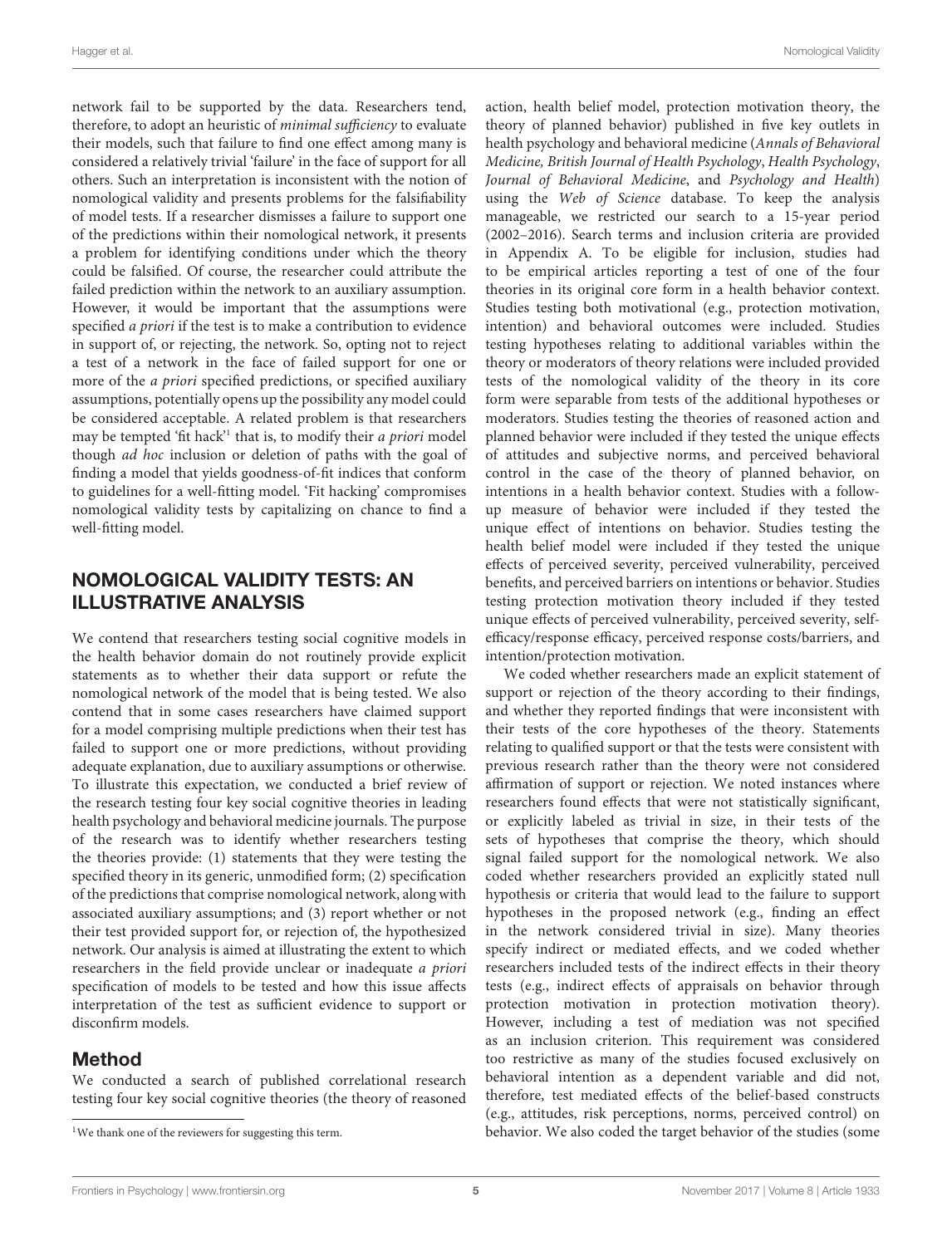studies included multiple samples and multiple behaviors), whether the key dependent variable was motivational (e.g., intention, protection motivation) or behavioral or both, and any additional variables included in augmented or modified versions of the theory tests. Full details of coding of study characteristics are provided in Appendix A (Supplementary Materials).

## **Results**

Studies identified in the search  $(k = 407)$  were screened initially for duplicates, article type (abstracts were excluded), and relevance. The remaining studies  $(k = 275)$  were subjected to full-text screening against eligibility criteria. The exclusion process is summarized in the flow diagram in Appendix B (Supplementary Materials). A full list of studies included the final analysis  $(k = 122)$  and studies excluded  $(k = 153)$ with reasons for exclusion are provided in Appendices C and D (Supplementary Materials), respectively. Characteristics of included studies with key data for analysis are provided in Appendix E (Supplementary Materials). Ten studies tested more than one theory leaving the total number of theory tests at 133.

Of the 133 theory tests, 87 (65.41%) stated that they were testing the theory of interest in its core form, whereas others did not claim to test the theory or presented hypotheses relating to alternative variables or augmented versions of the theory. Only 39 tests (29.32%) made an explicit statement in support of  $(k = 32; 24.06\%)$ , or rejecting  $(k = 7; 5.26\%)$ , the hypotheses of the theory or model, while the remainder  $(k = 94; 70.68%)$  did not include a statement claiming to support or reject theory predictions on the basis of their data. Among those claiming to test a theory  $(k = 87)$ , 50 (57.47%) did not provide an explicit statement of support for theory predictions. A substantial number of theory tests ( $k = 84$ ; 63.15%) reported at least one finding that was contrary to theory hypotheses. Prominent examples of effects that were frequently found to be contrary to theory predictions were effects of perceived severity and susceptibility on intentions or protection motivation in protection motivation theory, and effects of subjective norms and perceived behavioral control on intentions in the theory of planned behavior. Of those claiming to test a theory ( $k = 87$ ; 65.41%), 60 (68.97%) reported at least one finding contrary to theory predictions. We were particularly interested in claims for theory support among researchers claiming to test the theory when they reported at least one finding contrary to its predictions. Among researchers claiming to test the theory ( $k = 87$ ), 15 (17.24%) claimed support for the theory when their data suggested that at least one prediction within the network was contrary to hypotheses, whereas 15 (17.24%) claimed support when their data suggested acceptance, and 7 (8.05%) indicated that the predictions of the theory should be rejected when their data indicated that the theory predictions should be rejected. Of the substantial proportion of theory tests ( $k = 50$ ; 57.47%) that did not make a claim of support or rejection, 38 (76.00%) reported at least one finding contrary to hypotheses. None of the studies stated a null hypothesis or reported data that would lead to the rejection

of the theory tested. Furthermore, none of the studies included hypotheses that made explicit reference to effect size. Finally, only 17 theory tests (14.66%) tested indirect effects in their analysis.

#### **Discussion**

Our analysis illustrates that the majority of authors of included studies did not make an explicit statement either supporting or rejecting the predictions of the theory of interest, and this finding was the case regardless of whether researchers claimed to test the theory of interest in its original form or not. This brief review illustrates an important point when it comes the testing social cognitive theories in health contexts: explicit statements supporting the predictions of the theory being tested are not routinely provided. In addition, a substantial number of researchers reporting findings contrary to the predictions of the theory being tested do not make explicit statements rejecting those predictions, and, in some cases, claimed support for theory predictions when the data indicated otherwise. From the perspective of testing for nomological validity, current findings suggest that researchers, and, by implication, those making decisions on published research, do not make their claims for support or rejection of the nomological networks they test explicit. Exclusion of this detail makes it difficult to ascertain the researcher's position as to whether the network of relations among theory variables being tested is acceptable or should be rejected and subsequently revised consistent with the nomological validity approach. In place of explicit statements of support or rejection, researchers frequently fall back on qualified statements which are uninformative regarding the acceptability of the a priori specified network, or is akin to a posteriori hypothesizing without a priori specification of the conditions that would lead to the rejection of the theory (e.g., auxiliary assumptions). For example, researchers frequently provide qualified statements claiming "partial support" for the network or that their findings that "are largely consistent with" previous research, and we have not been immune to making such statements [\(Hagger et al.,](#page-12-23) [2009;](#page-12-23) [Barkoukis and Hagger,](#page-11-13) [2013\)](#page-11-13). Similarly, researchers frequently make reference to previous research that reported similar findings that were contrary to hypotheses to justify their failure to find the same effect, or cite methodological limitations or sample-specific idiosyncrasies as explanations. Surprisingly, few entertain the notion that the network should be rejected.

The current analysis illustrates the imperative of identifying the criteria necessary for a nomological validity test to provide support for the propositions of a theory. The researcher should, therefore, identify the 'core' theory components and the associated set of relations among the components that are the minimum required for the test to support, or fail to support, the theory. Judgments also need to be made as to which components, and the relations among them, are central or 'core' to the theory, and which should be conditional on auxiliary assumptions. For example, effects of attitudes, subjective norms, and perceived behavioral control on intentions, and intentions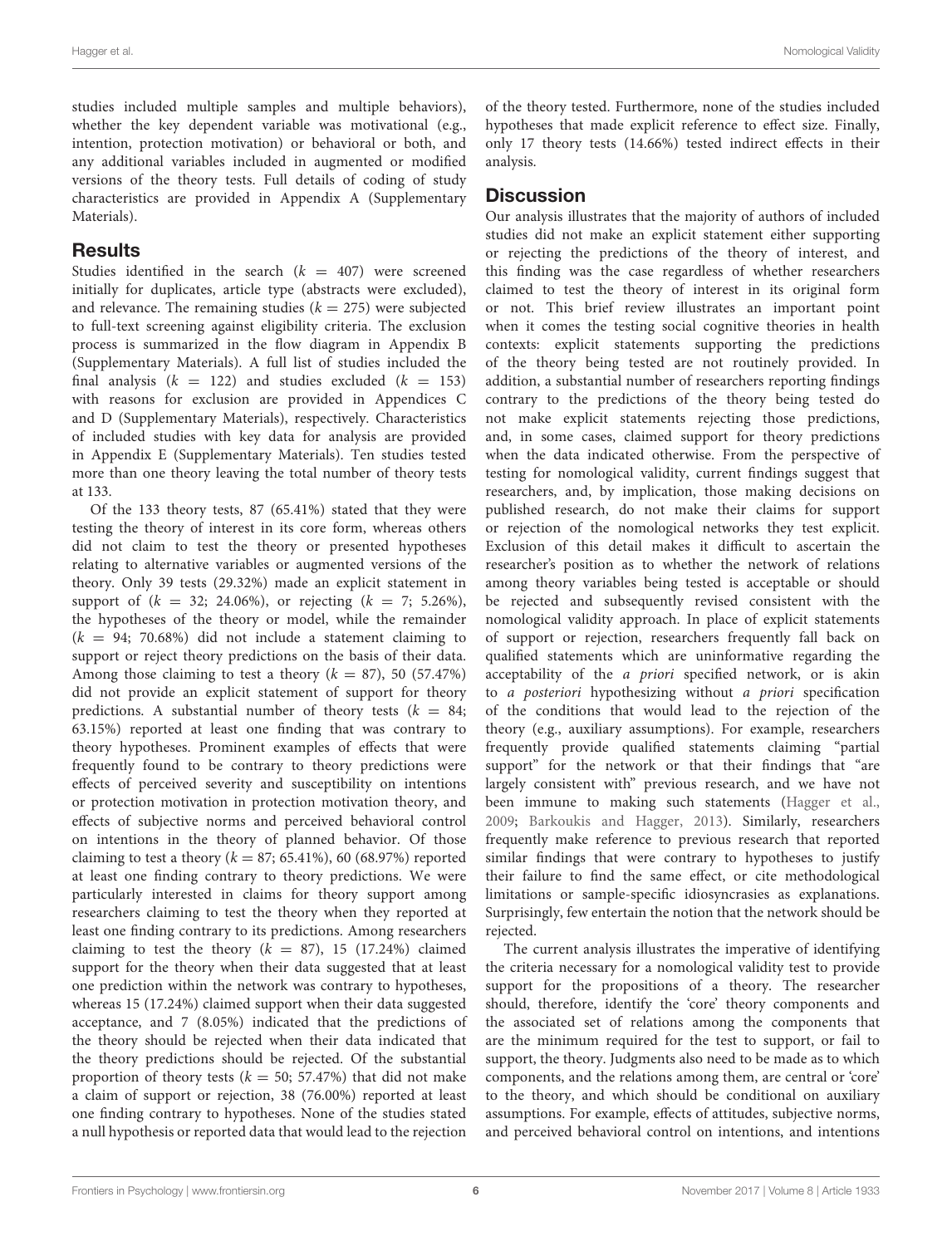on behavior, comprise key hypotheses of the theory of planned behavior. While these hypotheses may be considered 'core' to the theory, the relative strength or size of the effect of each component is expected to vary across context. For example, the effect of subjective norms on intentions is expected to be stronger in groups that endorse collectivist values, or for cooperative behaviors like blood donation, and smaller or even zero in groups endorsing individualist values or behaviors that are highly personal like exercising alone. As a consequence, finding a trivial or null effect for subjective norms on intention in a nomological test of the theory would not lead to a conclusion that the propositions of the theory should be rejected. However, it would be imperative to specify the auxiliary assumptions on which the subjective norm-intention relationship is conditional in advance, rather than hypothesizing after the fact. Auxiliary assumptions may apply to other relations in the model, and they should be subject to auxiliary assumptions specified a priori. It is also important that the hypotheses conditional on the auxiliary assumptions are tested systematically in subsequent tests of the theory. Some hypotheses within nomological tests may be flagged as 'core' to the theory. For example, in the theory of planned behavior, the effect of intentions on behavior is considered fundamental [\(McEachan et al.,](#page-12-24) [2012;](#page-12-24) [Rich et al.,](#page-12-25) [2015\)](#page-12-25). While such effects may also be subject to auxiliary assumptions, such assumptions may affect the strength but not the presence of the effect. Hypotheses relating to fundamental effects should, therefore, be stated consistent with this prediction. Current findings indicate that researchers do no routinely pay close consideration to identifying 'core' effects in nomological validity tests of theories, or specify auxiliary assumptions affecting theory effects a priori. Such a practice does not lead to strong evidence to support or reject a theory, and may lead to post hoc explanations when findings do not conform to expectations.

## Limitations and Conclusion

It is important to note the limitations of the current analysis. We based our judgements on the presence or absence of theory effects tested in the studies included in the current analysis based on the available evidence including statistical significance, effect size, and the interpretation presented by the authors. However, this approach does not rule out the possibility that that decisions regarding the presence of effects may have been affected by a lack of statistical power or methodological limitations in the studies. Related to this, none of the articles specified the size of the component effects or pathways that comprised the theories tested. Where predictions were specified, they were almost exclusively in terms of presence or absence of the effect, and relied on null hypothesis significance tests. As research evidence testing networks of relations in a social cognitive theory expands, specification of effects with greater precision is possible and necessary to advance knowledge on the true pattern of theory effects, an issue we will return to later in the section on Bayesian approaches to nomological validity. It is also important to note that the sample of studies included in our analysis did not encompass all research on social cognitive models in health behavior and was restricted to

a relatively narrow 15-year period. The limited breadth of our literature search was commensurate with the illustrative purpose of our analysis and we believe it provides a reasonably accurate depiction of theory-driven research adopting social cognitive theories in health behavior contexts. Finally, the current analysis was conducted on research adopting correlational designs, which have inherent limitations with respect to inference of causality. However, our approach could also apply to experimental or intervention studies in which one (or more) variables within the nomological network was manipulated and effects of the manipulations on other constructs in the model tested. The network could be tested by including the manipulated variables as dummy-coded variables alongside measures of other model constructs in a path analysis or structural equation model. In conclusion, our analysis illustrates a pervading problem in research testing theories in health behavior contexts: researchers claiming to test theories tend not to state a priori the hypothesized network of relations among theory constructs and associated auxiliary assumptions; tend not to state a priori the conditions that will lead to the tested network being rejected, and tend not to provide explicit statement of support or rejection of the predictions of the network based on their findings.

# FUNDAMENTAL VS. EXPLORATORY PATHWAYS IN NOMOLOGICAL **NETWORKS**

Although the strict criteria for nomological validity advocated by [Cronbach and Meehl](#page-11-2) [\(1955\)](#page-11-2) provides a framework for the falsifiability of models, it is recognized as overly restrictive, not least because failures to support the predictions of a network could be attributed to the network or to auxiliary assumptions. Absolute falsifiability is, therefore, unrealistic. However, nomological networks that make risky predictions along with diligent specification of auxiliary assumptions make the potential of 'reasonable' falsification possible. But what about exploratory tests? Sometimes researchers have no a priori specification of the existence or direction of particular predictions in a model. Such exploratory tests can be incorporated within tests of a theory, but should not be specified as part of the nomological network, and, therefore, should not be involved in the decision to accept or reject the model based on a test of its nomological validity. Importantly, exploratory pathways should also be identified a priori in the same way that confirmatory pathways fundamental to the nomological validity tests are specified prior to observation. In doing so, researchers are able to clearly lay out the criteria used to determine the validity of a nomological network in subsequent tests.

[Hagger and Chatzisarantis](#page-12-26) [\(2016b\)](#page-12-26) suggest that researchers make the distinction between fundamental and exploratory or peripheral effects when specifying relations among variables in a nomological network. Fundamental effects reflect the hypothesized relations that comprise the formal nomological network. Empirical support for all of the fundamental relations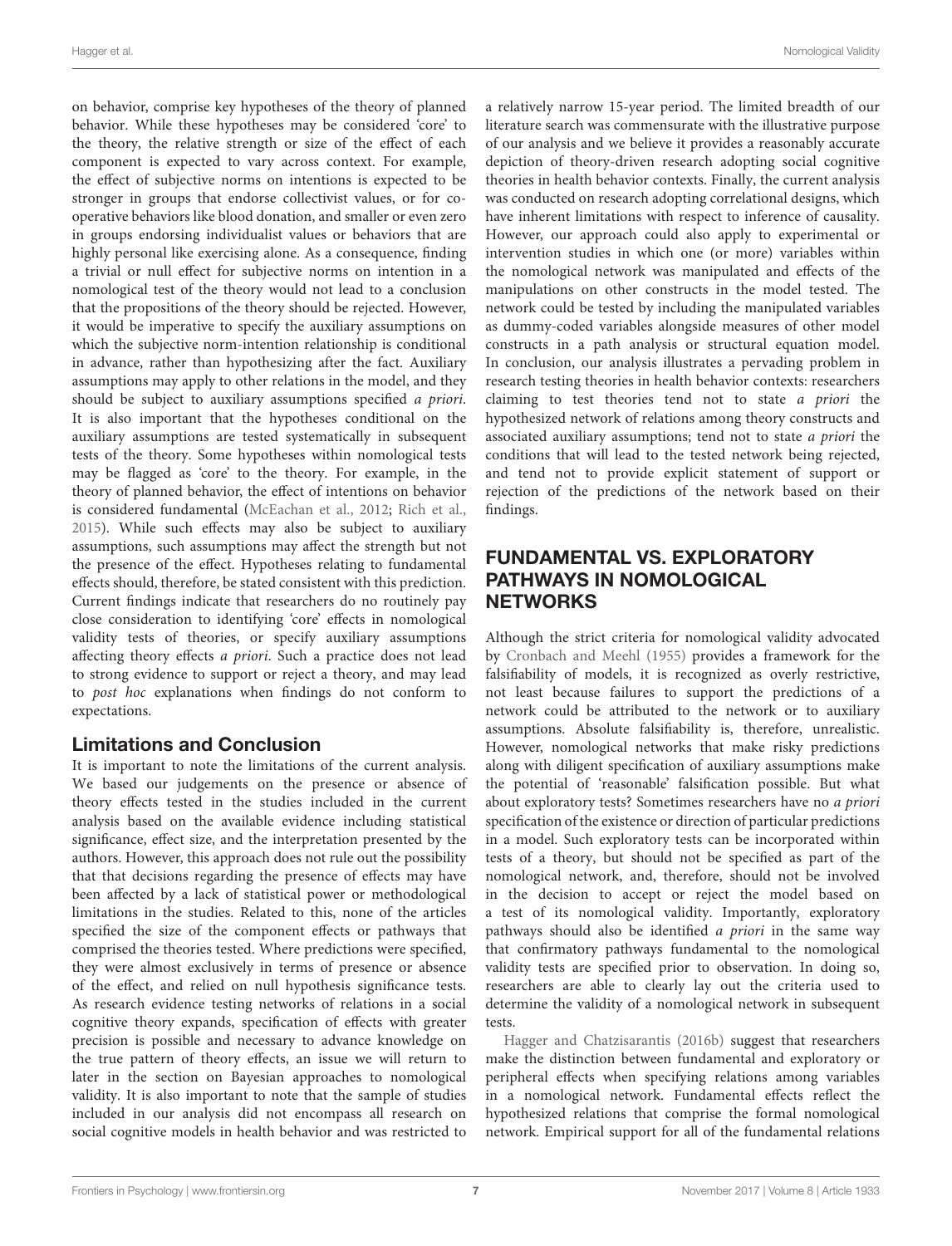is required in tests for nomological validity, taking into account any specified auxiliary assumptions. In contrast, exploratory or peripheral effects are those that are non-essential for the nomological network as the theory or conceptual basis of the effect has not been resolved, perhaps due to competing hypotheses or lack of prior knowledge. Such effects may be of interest theoretically and testing them may inform future theorizing and serve as the basis for revised models, but they serve no role in determining the acceptance or rejection of the proposed model. Both fundamental and exploratory pathways are identified, along with any auxiliary assumptions, a priori consistent with the nomological validity approach. Thus, when it comes to the interpretation of empirical tests of nomological validity, it is clear which effects in the network should be taken into account when making the decision as to whether the model should be accepted or rejected, and which effects should be disregarded when making that decision. This approach enables the researcher to test a proposed nomological network, but simultaneously test exploratory hypotheses that may be of theoretical importance, but not relevant to the proposed model. As Hagger and Chatzisarantis stress, the a priori specification of all paths in a network is a condition of this approach, and posteriori formulation of the model or re-designation of paths as exploratory is to be avoided.

# META-ANALYTIC STRUCTURAL EQUATION MODELING AND NOMOLOGICAL VALIDITY

Evaluation of evidential support for the predictions of a nomological network or its failure should be evaluated in the context of the quality of the tests on which the evidence is based. Limitations inherent in empirical studies testing nomological networks may limit the extent to which the study stands as sufficient in providing strong evidence for or against the predictions of the network. For example, studies may be confined to a narrow group that is insufficiently representative of the population, or use methods that inadequately capture constructs of interest or are subject to bias that introduces variability unattributed to the effects in the tested network. Such methodological artifacts of sampling and measurement error provide caveats as to whether tests are sufficient to make decision on the adequacy of a nomological network. The limitations in the conduct of empirical tests may cast doubt on any decision on whether the network should be accepted or rejected. As a consequence, single tests of a theory should be interpreted in light of the adequacy of the methods used, the appropriateness of the sample, and auxiliary assumptions known or assumed to affect relations in the network.

There is also potential for chance findings to provide misleading tests of nomological validity. Researchers have reported experiencing difficulty in replicating some of the most influential effects in social psychology [\(Open Science](#page-12-27) [Collaboration,](#page-12-27) [2012;](#page-12-27) [Earp and Trafimow,](#page-11-14) [2015;](#page-11-14) [Hagger et al.,](#page-12-28)

[2016b\)](#page-12-28). Such findings have been attributed to the tendency for journal editors to favor research that provides support for novel effects, even in cases where the study may be underpowered and the size of effects found are disproportionate in relation to the sample sizes on which they were tested [\(Pashler](#page-12-29) [and Harris,](#page-12-29) [2012\)](#page-12-29). Such large effects in small underpowered studies suggest that the findings may have occurred due to chance and that many more probably null findings are rejected for publication or suppressed by authors who do not think they could be published, or, worse still, do not want them to be published [\(Hagger and Chatzisarantis,](#page-12-30) [2014\)](#page-12-30). As a solution, researchers have advocated the importance of the replication of findings using identical methods and in samples that were appropriately powered [\(Ritchie et al.,](#page-12-31) [2012;](#page-12-31) [Zwaan,](#page-13-4) [2014\)](#page-13-4). In the context of nomological validity, multiple replications of model tests in large, representative samples are advocated to minimize the potential for false positive tests of hypotheses within nomological networks occurring due to chance.

Given the potential for study quality and chance findings to affect conclusions in tests of nomological validity, we advocate that confirmatory support for theories in the health domain and beyond should be based on converging evidence through multiple, high-powered replications of nomological validity tests. The tests should adopt valid methods that are fit-for-purpose in tapping the required constructs and minimizing sampling and measurement error. This means that failure to support the nomological network should be interpreted on the context of the precision and quality of the data on which the failed test is reliant. A single failed test of a network is unlikely to be considered sufficient to abandon a theory, particularly if questions can be raised over the integrity or validity of the data, but cumulative evidence with multiple high-quality failed replications raises uncertainty over the nomological validity of the theory.

When a sufficient body of evidence is available, the replications should also be subjected to meta-analytic path analysis or structural equation modeling, which provides a powerful means to evaluate the cumulative evidence for the nomological network while correcting for methodological inadequacies such as measurement and sampling error [\(Hagger et al.,](#page-11-15) [2016a;](#page-11-15) [Cheung and Hong,](#page-11-16) [2017\)](#page-11-16). A two-stage approach is advocated in which tests of each relation between constructs involved in the nomological network are corrected for sampling error using meta-analysis, and then the model of interest is tested using the meta-analytically corrected matrix of relations among the variables. The resultant model represents a test of nomological validity based on the cumulative evidence from multiple replications. It represents a robust test in that it is derived from multiple replications and is corrected for artifacts that may have led to a researcher making an incorrect decision as to the acceptance or rejection of the network. The adoption of this analytic approach is on the rise (e.g., [Yu et al.,](#page-13-5) [2007;](#page-13-5) [Carraro and Gaudreau,](#page-11-17) [2013;](#page-11-17) [Hagger et al.,](#page-11-15) [2016a,](#page-11-15) [2017;](#page-12-32) [Cheung and Hong,](#page-11-16) [2017;](#page-11-16) [Credé et al.,](#page-11-18) [2017;](#page-11-18) [Protogerou et al.,](#page-12-33) [2017\)](#page-12-33). For example, [Carraro and Gaudreau](#page-11-17)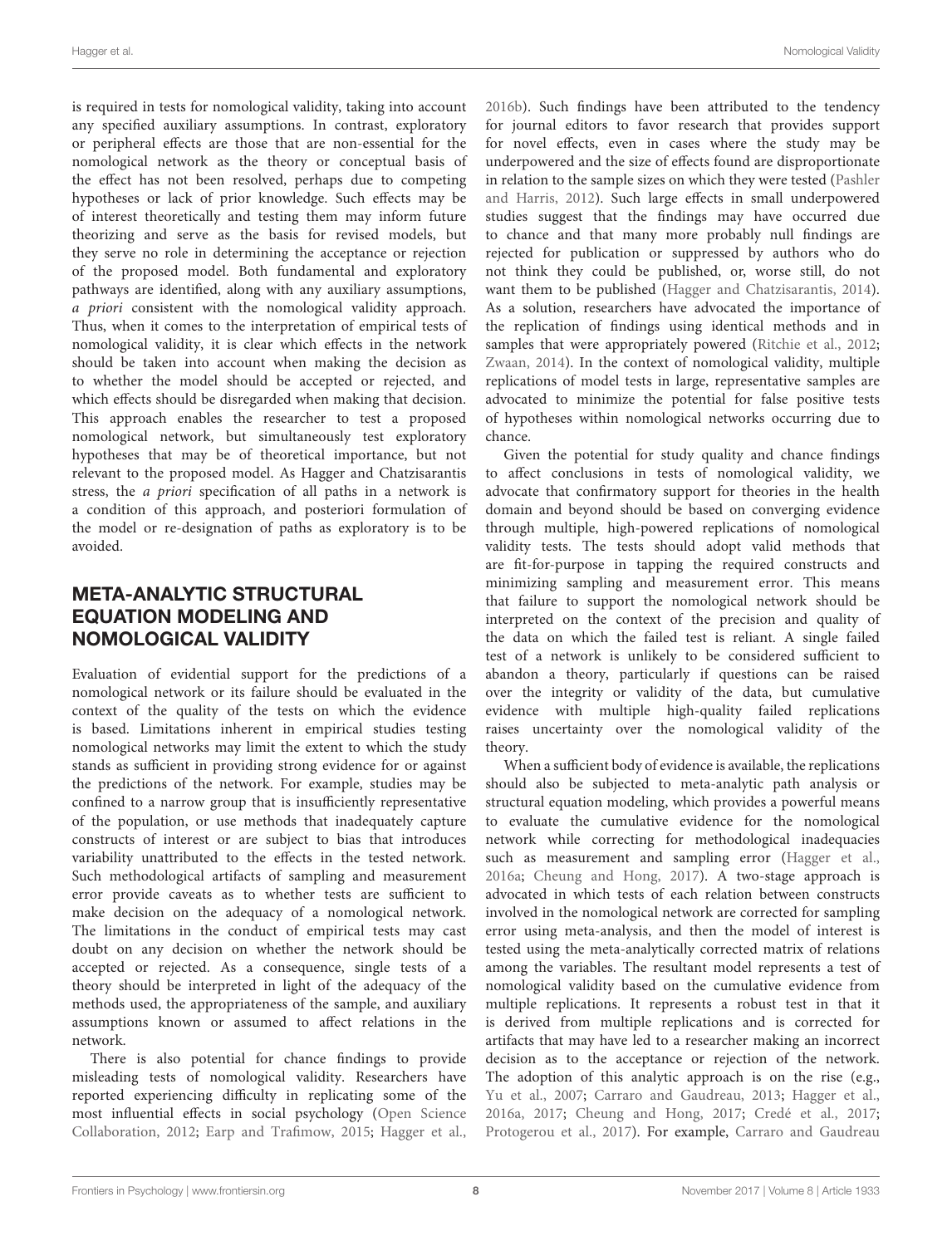[\(2013\)](#page-11-17) conducted a meta-analytic path analysis testing a nomological network in which variables representing planning for physical activity (action planning and coping planning) mediated the relation between intentions and physical activity participation. However, relatively few studies that have adopted the omnibus testing of theory-based nomological networks based on cumulative data from meta-analyses. We advocate that researchers adopt such an approach in future tests of models in health psychology.

# A BAYESIAN APPROACH TO TESTING A NOMOLOGICAL NETWORK

A limitation of the traditional meta-analytic path analysis approach to research synthesis is that it requires the availability of a sufficient body of work before one can quantitatively assess the cumulative evidence for a nomological network. Although a meta-analysis can be performed with two primary studies, statistical power to detect moderate-sized effects in the network often falls well below 80% when there is fewer than six primary studies [\(Borenstein et al.,](#page-11-19) [2009\)](#page-11-19). Depending on the scholarly interest in a topic, it may take years for tests of nomological validity to accumulate and permit a retrospective meta-analysis. Of course, there may be instances in which a meta-analysis may be planned prospectively whereby a consortium of researchers work together in replicating a nomological network with the intention of statistical synthesis through meta-analysis [\(Eerland et al.,](#page-11-20) [2016;](#page-11-20) [Hagger et al.,](#page-12-28) [2016b\)](#page-12-28). Nevertheless, large-scale projects that involve multiple researchers across several labs are time consuming and costly, and therefore represent the exception rather than the rule when it comes to accumulation of knowledge.

It is often the case that researchers conduct a study against the backdrop of previous theory or research, yet prior knowledge of effects in a theory is typically ignored in frequentist statistics that rely on statistical significance testing, such that scholars test "the same null hypothesis over and over again" [\(van de Schoot et al.,](#page-12-34) [2014\)](#page-12-34) (p. 843). An alternative approach is offered by Bayesian estimation, which is growing in use as an analytic method in psychology [\(van de Schoot et al.,](#page-12-35) [2017\)](#page-12-35). Bayesian estimation is not reliant on the existence of a sufficient body of evidence for statistical synthesis of data testing a theory or a model. In Bayesian analysis an existing theory or evidence serves as a starting point to inform the analysis and is updated with new data [\(Muthén and Asparouhov,](#page-12-36) [2012;](#page-12-36) [Zyphur and](#page-13-6) [Oswald,](#page-13-6) [2015\)](#page-13-6). Prior knowledge can come from a variety of sources, including theoretical expectations, expert knowledge, or evidence from pilot data, individual studies or metaanalytic estimates [\(van de Schoot et al.,](#page-12-34) [2014;](#page-12-34) [Zyphur and](#page-13-6) [Oswald,](#page-13-6) [2015\)](#page-13-6). When testing a new theory, for example, one can formally incorporate theoretical predictions regarding the direction (e.g., effect is positive and therefore ranges between 0 and 1) and magnitude (e.g., low, moderate, large effect) of the proposed network of relations among theory constructs

into the analyses, consistent with the nomological validity approach.

From a Bayesian perspective, prior information can be thought of being situated on a continuum ranging from substantial uncertainty (non-informative) to a great deal of certainty (informative) in one's expectations about the nature of effects or relations in a theory [\(Depaoli et al.,](#page-11-21) [2017\)](#page-11-21). The level of (un)certainty with respect to each hypothesized effect in a theoretical network is quantified in a probability distribution, known as a 'prior,' which considers a range of plausible values rather than a specific value for each effect [\(van de Schoot et al.,](#page-12-34) [2014;](#page-12-34) [Zyphur and Oswald,](#page-13-6) [2015\)](#page-13-6). For example, guided by meta-analytic data, one might expect the highest plausibility for a standardized effect of variable X on variable Y in a nomological network to center on 0.40, with values below 0.10 or above 0.70 considered highly unlikely (i.e., 95% credibility interval). This prior distribution is combined with new data via Bayes' theorem to produce the posterior distribution for the effect that represents an updated summary of what is known about the effect [\(Muthén](#page-12-37) [and Muthén,](#page-12-37) [2012\)](#page-12-37), akin to an 'automatic' meta-analysis [\(Zyphur and Oswald,](#page-13-6) [2015\)](#page-13-6). Continuing with the previous example, if the combination of prior knowledge with new data indicates that the effect of  $X$  on  $Y$  is centered on 0.30 (95% credibility interval = 0.14, 0.46), one may conclude that there is a 95% likelihood that the true effect ranges between 0.14 and 0.46. This intuitive interpretation of the 95% interval in Bayesian estimation differs from that of the frequentist statistics, where it represents the 95% probability that other unobserved intervals obtained through repeated sampling would contain the true population parameter [\(Hoekstra et al.,](#page-12-38) [2014\)](#page-12-38). Whereas the frequentist approach is focused on the probability of the data, given a set of assumptions captured in a statistical model, Bayesian estimation is concerned with the probability that the predictions of the theory are true, given the data [\(Zyphur and Oswald,](#page-13-6) [2015\)](#page-13-6). Thus, Bayesian estimation permits inferences to be made about effects within a theoretical network, which is what many researchers want to know.

In terms of nomological validity, Bayesian estimation facilitates tests of the validity of a network of relations of a theory as well as individual relations [\(Zyphur and Oswald,](#page-13-6) [2015\)](#page-13-6). Through posterior predictive checking [\(Muthén and](#page-12-37) [Muthén,](#page-12-37) [2012;](#page-12-37) [Gelman et al.,](#page-11-22) [2013\)](#page-11-22), Bayesian estimation makes falsification possible via an assessment of the fit of a model, representing the network of relations in a theory, to a specific dataset and an understanding of those aspects of the data that are incongruent with the model [\(Gelman et al.,](#page-11-22) [2013\)](#page-11-22). Posterior predictive checking involves a comparison of the observed versus generated data and samples of the parameters from the posterior distribution; taking into consideration both of these sources of uncertainty is what provides Bayesian analysis with an advantage over frequentist approaches [\(Zyphur and Oswald,](#page-13-6) [2015\)](#page-13-6). To quantify model fit, the posterior predictive p-value provides an indication of the proportion of times the posterior distribution – obtained from the combination of prior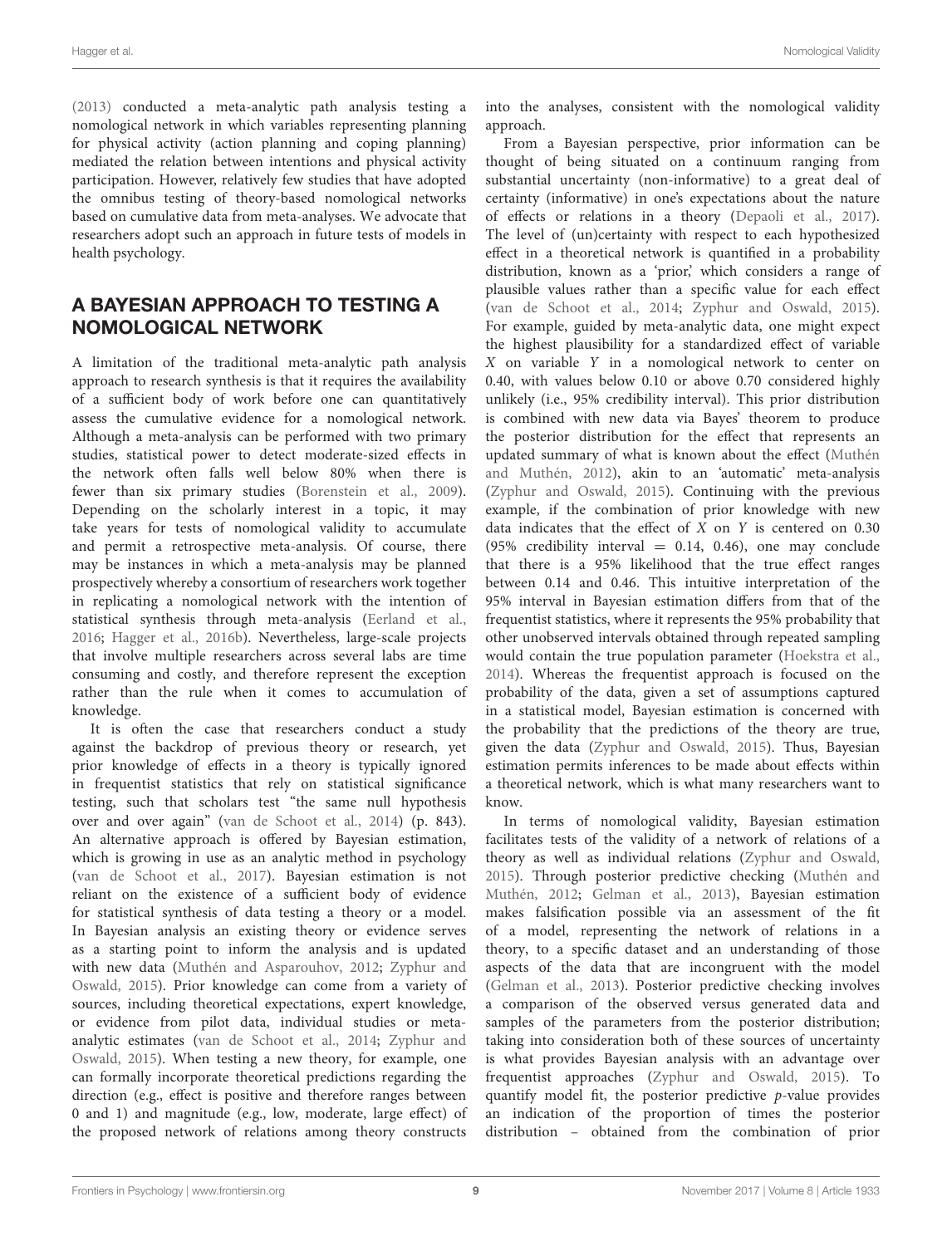beliefs and new data – resembles the observed data [\(van](#page-12-34) [de Schoot et al.,](#page-12-34) [2014;](#page-12-34) [Zyphur and Oswald,](#page-13-6) [2015\)](#page-13-6). Values around 0.50 indicate a well-fitting model, whereas small values (e.g.,  $p < 0.05$ ) suggest poor model-data fit because the generated data are more probable than the observed data [\(Muthén and Muthén,](#page-12-37) [2012;](#page-12-37) [Zyphur and Oswald,](#page-13-6) [2015\)](#page-13-6).

In addition to model fit, examinations of the posterior distributions permits inferences that are intuitive and relevant for falsification of nomological validity. When testing a new theory in the absence of empirical data, for example, one can directly test and make inferences regarding theoretical expectations concerning the direction (i.e., positive or inverse) of the relations among theory constructs. For a positive effect of a specific relation within a theory, a researcher might examine the proportion of the a posteriori specified distribution that falls between standardized values of 0.20 and 1 (or whatever range is considered meaningful within the context of the theory); if a large proportion existed in this credibility interval, it would provide support for the expectation of a meaningful effect. For example, [Gucciardi and Jackson](#page-11-23) [\(2015\)](#page-11-23) conducted a two-wave longitudinal study to examine a theoretical sequence in which basic psychological needs satisfaction from peer and adults leaders (e.g., coach) determined athletes' attitudes, subjective norms, and perceived behavioral control and, in turn, intentions to remain involved in sport. Perceived behavioral and intentions served as the primary determinants of sport continuation approximately 12 months later. Both empirical (i.e., meta-analytic data on the relations among the theory of planned behavior constructs) and theoretical information (i.e., moderate positive association between basic psychological needs and the social-cognitive variables of the theory of planned behavior) guided the development of Bayesian priors that were integrated with new data collected from a sample of young adults. In summary, Bayesian approaches offer an advance on frequentist approaches when testing the nomological validity of health behavior theories by providing the opportunity to test theories based on prior information including theory and data. Theories can therefore be specified a priori based on its predictions and available evidence, subjected to subsequent testing, verified or rejected, and modified and updated.

## GUIDELINES FOR MODEL TESTING BASED ON NOMOLOGICAL VALIDITY

We advocate that researchers consider nomological validity when testing the adequacy of social cognitive models aimed at predicting health behavior and health-related outcomes. We expect that testing for nomological validity involving networks of relations among theory variables will encourage researchers to specify clearly the predictions required for the theory to be supported, along with associated auxiliary assumptions, and prevent selective post hoc justification for failed tests and 'fit hacking.' We provide a set of four guidelines for researchers adopting the nomological approach: (1) Specification.

Clear specification of the proposed effects or hypotheses in a model consistent with the nomological approach, including the any auxiliary assumptions on which the predictions are conditional; (2) Investigation. Identify appropriate tests that allow confirmation or rejection of the network specified a priori against observations or data; (3) Interpretation. Make a definitive decision based on the empirical test without making post hoc adjustments or judgements that go against the a priori specification of the network and auxiliary assumptions; and (4) Replication or reformulation. Use the interpretation in (3) as a basis for further confirmatory replications to ensure the network is robust and replicable or, pending a decision to reject the network, formal respecification of the model based on theory and the previous test and subject it to further validation on a fresh body of data [\(Cronbach and Meehl,](#page-11-2) [1955\)](#page-11-2). We provide details of these four guidelines in the next sections.

- (1) Specification. Clear a priori specification of the relations among proposed constructs of a model based on priori theory and research is essential for a nomological validity test. The researcher needs to specify clearly the directional pathways in the network among constructs in the model, as well as hypothesized effects relating to processes, including direct, indirect, and reciprocal relations, and potential moderation effects. In addition, if any effects are not considered fundamental to the test of the model, then they should be clearly identified a priori as exploratory or peripheral. Such a position has been advocated by numerous researchers aiming to promote better model specification [\(Sniehotta et al.,](#page-12-39) [2014;](#page-12-39) [Hagger](#page-12-26) [and Chatzisarantis,](#page-12-26) [2016b\)](#page-12-26). It is also important that the specification of the fundamental effects in the model are, wherever possible, accompanied by statements of effect size estimates or a range of potential effect sizes. This information will prevent acceptance of models when one or more of the a priori specified pathways are so small that they are considered trivial from a practical or theoretical perspective, even when tests of such pathways surpass criteria for statistical significance. Finally, clear specification of the auxiliary assumptions expected to affect predictions (e.g., moderator variables that might magnify, diminish, or extinguish proposed effects) is required. A useful means to aid the clarification of the specification of a nomological network is to plot a path diagram in which constructs and pathways are represented by 'boxes' and 'arrows.' Useful resources exist on effective means to draw diagrams to accurately capture the pathways and processes of interest. We encourage researchers to study the conceptual diagrams proposed by Hayes' (2013), which provide multiple hypothetical examples to illustrate patterns of effects in nomological networks. These diagrams not only have the advantage of guiding the researcher on how to depict the proposed network, but also directly relate to the potential analytic procedures that might be adopted to test the network in empirical data sets.
- (2) Investigation. Researchers are encouraged to adopt rigorous research designs (e.g., longitudinal or experimental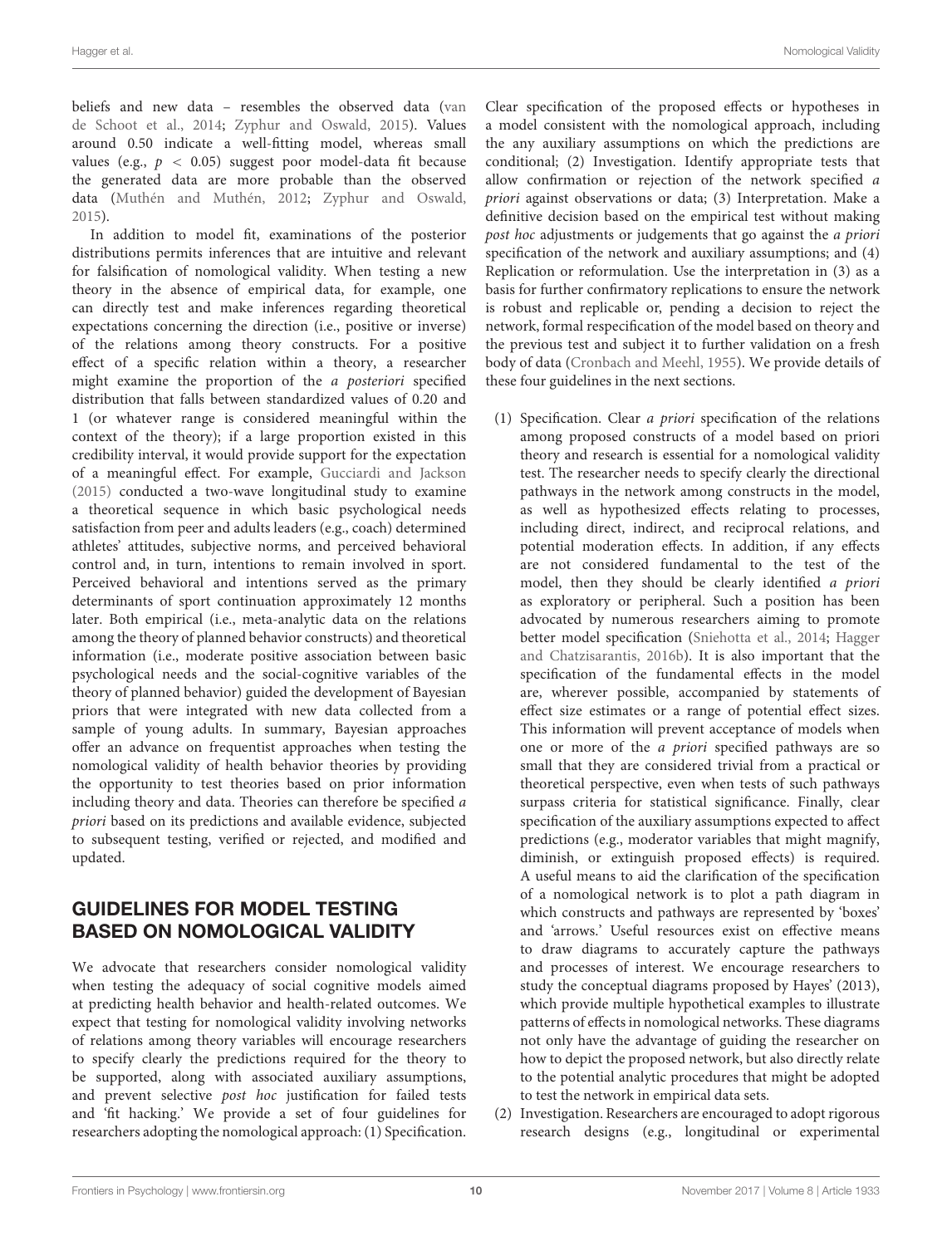designs), use measures with sound psychometric integrity, collect data on suitable samples with adequate statistical power, and adopt appropriate confirmatory analytic techniques when testing nomological networks. Maximizing the quality of evidence to support a network should be a guiding principle. At this stage the researcher should also specify the expected size of the effects in the nomological network and base the selection of the sample size on those effects. Tools to estimate sample size and statistical power for complex path analytic models with indirect effects using Monte Carlo simulations have recently been made available [\(Schoemann et al.,](#page-12-40) [2017\)](#page-12-40). Consistent with the requirement for sound data and recent advocacy for strong data to test effects in social psychology [\(Open Science Collaboration,](#page-12-41) [2015\)](#page-12-41), researchers should also aim for stringent alpha levels and high >0.90 statistical power to control for type I and type II error rates, respectively. Researchers should also ensure the adoption of measures with sufficient reliability and validity to tap constructs of interest in order to minimize measurement error in tests of model hypotheses. In the cases of cumulative evidence testing nomological networks across existing data sets through path analytic meta-analysis, researchers should clearly specify inclusion criteria and adopt rigorous consensus methods to ensure equivalence of measures across studies included in the synthesis. The researcher should also be mindful of potential heterogeneity in effect sizes across studies and to search for possible moderators of effects within the network.

- (3) Interpretation. Tests for nomological validity demand that the entire network is tested as a whole, and failure of individual predictions means failed support for nomological validity of the model. Researchers should avoid temptations to claim support for the model if a proposed prediction fundamental to the network is not supported. Of course, this interpretation must be made with due consideration of potential mitigating factors such as auxiliary assumptions and data quality based on a reasonable falsification criterion [\(Trafimow,](#page-12-6) [2012\)](#page-12-6). Posteriori justification of tests that fail to support proposed networks undermine scientific progress by making model development an unstructured, subjective process that lies outside the bounds of scientific rigor. Trends toward the pre-registration of study hypotheses, protocols, and analytic procedures is a useful means to restrict post hoc decision making [\(Probst and Hagger,](#page-12-42) [2015;](#page-12-42) [Jonas and Cesario,](#page-12-43) [2016\)](#page-12-43).
- (4) Replication or reformulation. If researchers interpret their test as supportive of the nomological validity of their proposed model, then they should seek to exactly or conceptually replicate the effects, perhaps considering varying extraneous conditions relating to auxiliary assumptions [\(Trafimow,](#page-12-8) [2009\)](#page-12-8). Even if the researcher has been diligent in conducting the research using measures with sound reliability and validity evidence, and in an appropriately powered sample that is reasonably representative of the population of interest, a single

supportive test of nomological validity is insufficient to provide definitive support. In order to verify the effects and to ensure that the initial test was not obtained by chance, replication is advocated [\(Lindsay,](#page-12-44) [2015\)](#page-12-44). Over time cumulative failures to support a model may catalyze researchers to specify a revised nomological network. The network should be treated as a 'new' model and subjected to new tests of nomological validity consistent with steps 1 to 3.

These recommendations place the onus on researchers to adopt a stringent nomological approach when it comes to testing models. Adopting them will limit researchers introducing alternative hypotheses after the fact to explain findings that run contrary to hypotheses and avoid falsification evasion. Of course, those responsible for determining the direction of published science and the promulgation of findings in journals also have a significant role to play. Journal editors and peer reviewers are also well placed to demand that research submitted for publication adopts rigorous tests of nomological validity and provides clear demarcation of the conditions that lead to the falsification of predictions. Similarly, professors and teachers have a responsibility to advocate the nomological approach to ensure that students are versed in the principles of reasonable falsifiability as they embark on their fledgling research careers.

# **CONCLUSION**

Testing the adequacy of psychological models to explain healthrelated behavior and outcomes provides an evidence base for future theory-based behavioral interventions [\(Glanz and](#page-11-24) [Bishop,](#page-11-24) [2010;](#page-11-24) [Hagger et al.,](#page-12-45) [2012;](#page-12-45) [Gourlan et al.,](#page-11-25) [2016\)](#page-11-25). In this article we have discussed the merits of rigorous nomological validity tests of models applied in health psychology. We have argued that such an approach is important to generate strong supportive evidence for models and minimize ad hoc posteriori explanations for failed predictions. We argue that current means to test models tend not to adopt this strict approach and do not provide a strong basis on which to decide whether a network has been supported or falsified. We have provided a set of guidelines for researchers to promote more effective, fit-for-purpose model tests using the nomological approach. We also identified the importance of converging evidence for the nomological validity of models across multiple tests through path analytic meta-analysis and the role of Bayesian estimation to provide greater precision tests of nomological validity based on prior evidence. Finally, while we have illustrated the imperative of adopting rigorous nomological validity tests when applying social cognitive theories in health behavior research, a domain in which understanding of the antecedents and processes that lead to behavior is a priority, such tests should also be advocated in other behavioral domains in which social cognitive theories have been applied. Our suggested guidelines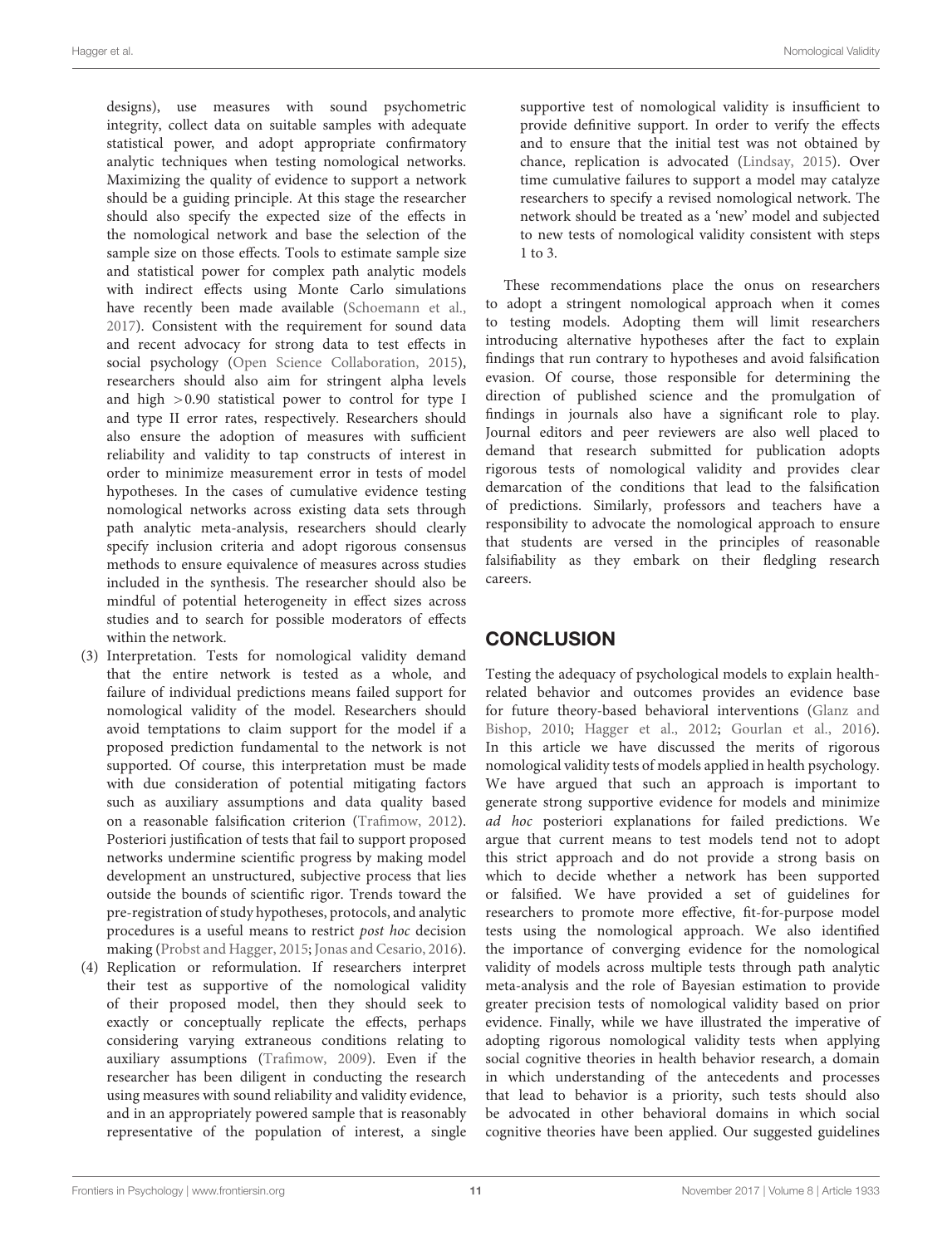for nomological validity tests should also be adopted in tests of social cognitive theories applied in educational, environmental, and prosocial behavioral domains. We encourage researchers and journal editors to assume responsibility in ensuring that tests of social cognitive theories in multiple applied disciplines are subjected to strong tests of nomological validity.

## AUTHOR CONTRIBUTIONS

MH conceived the ideas presented in the manuscript with assistance from DG and NC. MH, DG, and NC drafted the manuscript.

## FUNDING

MH contribution was funded by a Finland Disinguished Professor (FiDiPro) award (Dnro 1801/31/2105) from TEKES,

#### **REFERENCES**

- <span id="page-11-5"></span>Allom, V., Mullan, B. A., and Hagger, M. S. (2016). Does inhibitory control training improve health behaviour? A meta-analysis. Health Psychol. Rev. 10, 168–186. [doi: 10.1080/17437199.2015.1051078](https://doi.org/10.1080/17437199.2015.1051078)
- <span id="page-11-8"></span>Bagozzi, R. P. (1981). Attitudes, intentions and behavior: a test of some key hypotheses. J. Pers. Soc. Psychol. 41, 607–627. [doi: 10.1037/0022-3514.41.4.607](https://doi.org/10.1037/0022-3514.41.4.607)
- <span id="page-11-10"></span>Bagozzi, R. P. (2010). Structural equation models are modelling tools with many ambiguities: comments acknowledging the need for caution and humility in their use. J. Consum. Psychol. 20, 208–214. [doi: 10.1016/j.jcps.2010.](https://doi.org/10.1016/j.jcps.2010.03.001) [03.001](https://doi.org/10.1016/j.jcps.2010.03.001)
- <span id="page-11-13"></span>Barkoukis, V., and Hagger, M. S. (2013). The trans-contextual model: perceived learning and performance motivational climates as analogues of perceived autonomy support. Eur. J. Psychol. Educ. 28, 353–372. [doi: 10.1007/s10212-012-](https://doi.org/10.1007/s10212-012-0118-5) [0118-5](https://doi.org/10.1007/s10212-012-0118-5)
- <span id="page-11-4"></span>Baumeister, R. F., and Vohs, K. D. (2016). Misguided effort with elusive implications. Perspect. Psychol. Sci. 11, 574–575. [doi: 10.1177/1745691616](https://doi.org/10.1177/1745691616652878) [652878](https://doi.org/10.1177/1745691616652878)
- <span id="page-11-0"></span>Biddle, S. J. H., Hagger, M. S., Chatzisarantis, N. L. D., and Lippke, S. (2007). "Theoretical frameworks in exercise psychology," in Handbook of Sport Psychology, 3rd Edn, eds G. Tenenbaum and R. C. Eklund (New York, NY: Wiley), 537–559.
- <span id="page-11-19"></span>Borenstein, M., Hedges, L. V., Higgins, J. P. T., and Rothstein, H. R. (2009). Introduction to Meta-Analysis. Chichester: Wiley.
- <span id="page-11-17"></span>Carraro, N., and Gaudreau, P. (2013). Spontaneous and experimentally induced action planning and coping planning for physical activity: a meta-analysis. Psychol. Sport Exerc. 14, 228–248. [doi: 10.1016/j.psychsport.2012.10.004](https://doi.org/10.1016/j.psychsport.2012.10.004)
- <span id="page-11-3"></span>Carter, E. C., and McCullough, M. E. (2014). Publication bias and the limited strength model of self-control: has the evidence for ego depletion been overestimated? Front. Psychol. 5:823. [doi: 10.3389/fpsyg.2014.](https://doi.org/10.3389/fpsyg.2014.00823) [00823](https://doi.org/10.3389/fpsyg.2014.00823)
- <span id="page-11-9"></span>Chatzisarantis, N. L. D., Kamarova, S., Kawabata, M., Wang, C. K. J., and Hagger, M. S. (2015). Developing and evaluating utility of school-based intervention programs in promoting leisure-time physical activity: an application of the Theory of Planned Behavior. Int. J. Sport Exerc. Psychol. 46, 95–116. [doi: 10.7352/IJSP2015.46.095](https://doi.org/10.7352/IJSP2015.46.095)
- <span id="page-11-12"></span>Chavalarias, D., Wallach, J., Li, A., and Ioannidis, J. A. (2016). Evolution of reporting p values in the biomedical literature, 1990-2015. JAMA 315, 1141–1148. [doi: 10.1001/jama.2016.1952](https://doi.org/10.1001/jama.2016.1952)
- <span id="page-11-16"></span>Cheung, M. W. L., and Hong, R. Y. (2017). Applications of meta-analytic structural equation modeling in health psychology: examples, issues, and recommendations. Health Psychol. Rev. 11, 265–279. [doi: 10.1080/17437199.](https://doi.org/10.1080/17437199.2017.1343678) [2017.1343678](https://doi.org/10.1080/17437199.2017.1343678)

the Finnish funding agency for innovation. DG was supported by a Curtin Research Fellowship.

#### ACKNOWLEDGMENTS

This article is based on an invited talk presented by MH at the Social, Personality, and Health Network Pre-Conference of the Society of Personality and Social Psychology Conference held in San Diego, CA, United States, January 2016. We thank Kim Christian for her help with the literature search and data collection.

#### SUPPLEMENTARY MATERIAL

The Supplementary Material for this article can be found online at: [https://www.frontiersin.org/articles/10.3389/fpsyg.](https://www.frontiersin.org/articles/10.3389/fpsyg.2017.01933/full#supplementary-material) [2017.01933/full#supplementary-material](https://www.frontiersin.org/articles/10.3389/fpsyg.2017.01933/full#supplementary-material)

- <span id="page-11-1"></span>Conner, M. T., and Norman, P. (2015). Predicting and Changing Health Behaviour: Research and Practice with Social Cognition Models, 3rd Edn. Maidenhead: Open University Press.
- <span id="page-11-18"></span>Credé, M., Tynan, M. C., and Harms, P. D. (2017). Much ado about grit: a metaanalytic synthesis of the grit literature. J. Pers. Soc. Psychol. 113, 492–511. [doi: 10.1037/pspp0000102](https://doi.org/10.1037/pspp0000102)
- <span id="page-11-2"></span>Cronbach, L. J., and Meehl, P. E. (1955). Construct validity in psychological tests. Psychol. Bull. 52, 281–302. [doi: 10.1037/h0040957](https://doi.org/10.1037/h0040957)
- <span id="page-11-11"></span>Cumming, G. (2014). The new statistics: why and how. Psychol. Sci. 25, 7–29. [doi: 10.1177/0956797613504966](https://doi.org/10.1177/0956797613504966)
- <span id="page-11-6"></span>Dang, J. (2016). Commentary: a multilab preregistered replication of the ego-depletion effect. Front. Psychol. 7:1155. [doi: 10.3389/fpsyg.2016.](https://doi.org/10.3389/fpsyg.2016.01155) [01155](https://doi.org/10.3389/fpsyg.2016.01155)
- <span id="page-11-21"></span>Depaoli, S., Rus, H., Clifton, J., van de Schoot, R., and Tiemensma, J. (2017). An introduction to Bayesian statistics in health psychology. Health Psychol. Rev. 11, 248–264. [doi: 10.1080/17437199.2017.1343676](https://doi.org/10.1080/17437199.2017.1343676)
- <span id="page-11-14"></span>Earp, B. D., and Trafimow, D. (2015). Replication, falsification, and the crisis of confidence in social psychology. Front. Psychol. 6:621. [doi: 10.3389/fpsyg.2015.](https://doi.org/10.3389/fpsyg.2015.00621) [00621](https://doi.org/10.3389/fpsyg.2015.00621)
- <span id="page-11-20"></span>Eerland, A., Sherrill, A. M., Magliano, J. P., Zwaan, R. A., Arnal, J. D., Aucoin, P., et al. (2016). Registered replication report: Hart & Albarracín (2011). Perspect. Psychol. Sci. 11, 158–171. [doi: 10.1177/1745691615](https://doi.org/10.1177/1745691615605826) [605826](https://doi.org/10.1177/1745691615605826)
- <span id="page-11-22"></span>Gelman, A., Carlin, J. B., Stern, H. S., Dunson, D. B., Vehtari, A., and Rubin, D. B. (2013). Bayesian Data Analysis, 3rd Edn. Boca Raton, FL: CRC Press.
- <span id="page-11-24"></span>Glanz, K., and Bishop, D. B. (2010). The role of behavioral science theory in development and implementation of public health interventions. Annu. Rev. Public Health 31, 399–418. [doi: 10.1146/annurev.publhealth.012809.](https://doi.org/10.1146/annurev.publhealth.012809.103604) [103604](https://doi.org/10.1146/annurev.publhealth.012809.103604)
- <span id="page-11-25"></span>Gourlan, M., Bernard, P., Bortholon, C., Romain, A. J., Lareyre, O., Carayol, M., et al. (2016). Efficacy of theory-based interventions to promote physical activity. A meta-analysis of randomised controlled trials. Health Psychol. Rev. 10, 50–66. [doi: 10.1080/17437199.2014.981777](https://doi.org/10.1080/17437199.2014.981777)
- <span id="page-11-23"></span>Gucciardi, D. F., and Jackson, B. (2015). Understanding sport continuation: an integration of the theories of planned behaviour and basic psychological needs. J. Med. Sci. Sport 18, 31–36. [doi: 10.1016/j.jsams.2013.11.011](https://doi.org/10.1016/j.jsams.2013.11.011)
- <span id="page-11-7"></span>Hagger, M. S. (2014). Avoiding the 'déjà-variable' phenomenon: social psychology needs more guides to constructs. Front. Psychol. 5:52. [doi: 10.3389/fpsyg.2014.](https://doi.org/10.3389/fpsyg.2014.00052) [00052](https://doi.org/10.3389/fpsyg.2014.00052)
- <span id="page-11-15"></span>Hagger, M. S., Chan, D. K. C., Protogerou, C., and Chatzisarantis, N. L. D. (2016a). Using meta-analytic path analysis to test theoretical predictions in health behavior: an illustration based on meta-analyses of the theory of planned behavior. Prev. Med. 89, 154–161. [doi: 10.1016/j.ypmed.2016.05.020](https://doi.org/10.1016/j.ypmed.2016.05.020)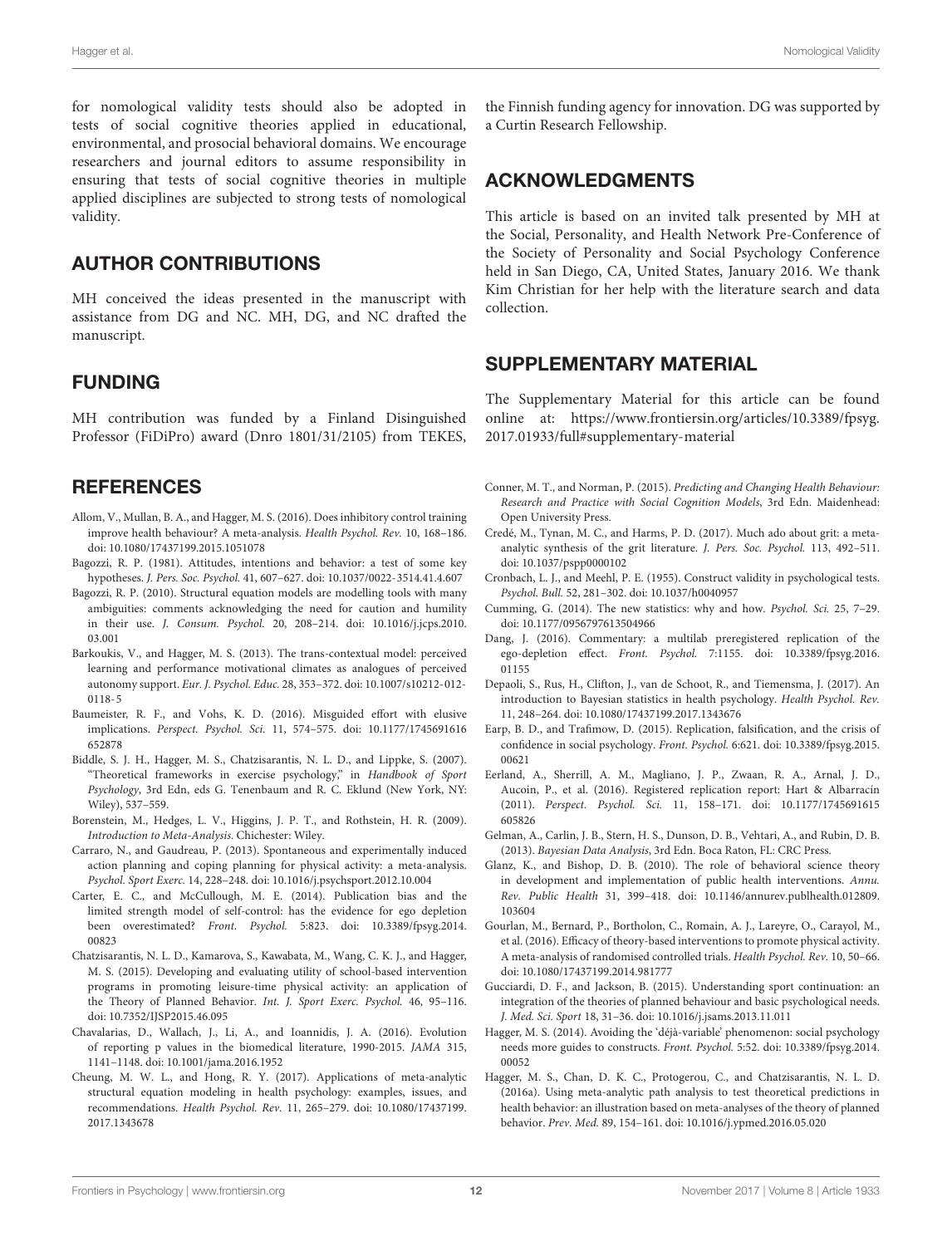- <span id="page-12-28"></span>Hagger, M. S., Chatzisarantis, N. L. D., Alberts, H., Angonno, C. O., Batailler, C., Birt, A., et al. (2016b). A multi-lab pre-registered replication of the ego-depletion effect. Perspect. Psychol. Sci. 11, 546–573. [doi: 10.1177/](https://doi.org/10.1177/1745691616652873) [1745691616652873](https://doi.org/10.1177/1745691616652873)
- <span id="page-12-30"></span>Hagger, M. S., and Chatzisarantis, N. L. D. (2014). It is premature to regard the ego-depletion effect as 'too incredible'. Front. Psychol. 5:298. [doi: 10.3389/fpsyg.](https://doi.org/10.3389/fpsyg.2014.00298) [2014.00298](https://doi.org/10.3389/fpsyg.2014.00298)
- <span id="page-12-9"></span>Hagger, M. S., and Chatzisarantis, N. L. D. (2016a). Commentary: "Misguided effort with elusive implications" and "sifting signal from noise with replication science". Front. Psychol. 7:621. [doi: 10.3389/fpsyg.2016.00621](https://doi.org/10.3389/fpsyg.2016.00621)
- <span id="page-12-26"></span>Hagger, M. S., and Chatzisarantis, N. L. D. (2016b). The trans-contextual model of autonomous motivation in education: conceptual and empirical issues and meta-analysis. Rev. Educ. Res. 86, 360–407. [doi: 10.3102/0034654315585005](https://doi.org/10.3102/0034654315585005)
- <span id="page-12-23"></span>Hagger, M. S., Chatzisarantis, N. L. D., Hein, V., Pihu, M., Soós, I., Karsai, I., et al. (2009). Teacher, peer, and parent autonomy support in physical education and leisure-time physical activity: a trans-contextual model of motivation in four cultures. Psychol. Health 24, 689–711. [doi: 10.1080/08870440801956192](https://doi.org/10.1080/08870440801956192)
- <span id="page-12-32"></span>Hagger, M. S., Koch, S., Chatzisarantis, N. L. D., and Orbell, S. (2017). The common-sense model of self-regulation: meta-analysis and test of a process model. Psychol. Bull. 143, 1117–1154. [doi: 10.1037/bul0000118](https://doi.org/10.1037/bul0000118)
- <span id="page-12-45"></span>Hagger, M. S., Lonsdale, A., Koka, A., Hein, V., Pasi, H., Lintunen, T., et al. (2012). An intervention to reduce alcohol consumption in undergraduate students using implementation intentions and mental simulations: a cross-national study. Int. J. Behav. Med. 19, 82–96. [doi: 10.1007/s12529-011-9163-8](https://doi.org/10.1007/s12529-011-9163-8)
- <span id="page-12-16"></span>Hamilton, K., and Hagger, M. S. (2017). Effects of self-efficacy on healthy eating depends on normative support: a prospective study of longhaul truck drivers. Int. J. Behav. Med. [doi: 10.1007/s12529-017-9685-9](https://doi.org/10.1007/s12529-017-9685-9) [Epub ahead of print].
- <span id="page-12-15"></span>Hayes, A. F. (2013). Introduction to Mediation, Moderation, and Conditional Process Analysis: A Regression-Based Approach. New York, NY: Guildford Press.
- <span id="page-12-38"></span>Hoekstra, R., Morey, R. D., Rouder, J. N., and Wagenmakers, E.-J. (2014). Robust misinterpretation of confidence intervals. Psychon. Bull. Rev. 21, 1157–1164. [doi: 10.3758/s13423-013-0572-3](https://doi.org/10.3758/s13423-013-0572-3)
- <span id="page-12-17"></span>Hoyle, R. H. (2011). Structural Equation Modeling for Social and Personality Psychology. Thousand Oaks, CA: Sage.
- <span id="page-12-43"></span>Jonas, K. J., and Cesario, J. (2016). How can preregistration contribute to research in our field? Compr. Results Soc. Psychol. 1, 1–7. [doi: 10.1080/23743603.2015.](https://doi.org/10.1080/23743603.2015.1070611) [1070611](https://doi.org/10.1080/23743603.2015.1070611)
- <span id="page-12-5"></span>Lakatos, I. (1978). The Methodology of Scientific Research Programmes. Cambridge: Cambridge University Press.
- <span id="page-12-22"></span>Lakens, D. (2014). Performing high-powered studies efficiently with sequential analyses. Eur. J. Soc. Psychol. 44, 701–710. [doi: 10.1002/ejsp.](https://doi.org/10.1002/ejsp.2023) [2023](https://doi.org/10.1002/ejsp.2023)
- <span id="page-12-11"></span>Lee, N., Chatzisarantis, N. L. D., and Hagger, M. S. (2016). Adequacy of the sequential-task paradigm in evoking ego-depletion and how to improve detection of ego-depleting phenomena. Front. Psychol. 7:136. [doi: 10.3389/](https://doi.org/10.3389/fpsyg.2016.00136) [fpsyg.2016.00136](https://doi.org/10.3389/fpsyg.2016.00136)
- <span id="page-12-0"></span>Leventhal, H., Weinman, J., Leventhal, E. A., and Phillips, L. A. (2008). Health psychology: the search for pathways between behavior and health. Annu. Rev. Psychol. 59, 477–505. [doi: 10.1146/annurev.psych.59.103006.](https://doi.org/10.1146/annurev.psych.59.103006.093643) [093643](https://doi.org/10.1146/annurev.psych.59.103006.093643)
- <span id="page-12-44"></span>Lindsay, D. S. (2015). Replication in psychological science. Psychol. Sci. 26, 1827–1832. [doi: 10.1177/0956797615616374](https://doi.org/10.1177/0956797615616374)
- <span id="page-12-10"></span>Lurquin, J. H., and Miyake, A. (2017). Challenges to ego-depletion research go beyond the replication crisis: a need for tackling the conceptual crisis. Front. Psychol. 8:568. [doi: 10.3389/fpsyg.2017.00568](https://doi.org/10.3389/fpsyg.2017.00568)
- <span id="page-12-18"></span>MacCallum, R. C., and Austin, J. T. (2000). Applications of structural equation modeling in psychological research. Annu. Rev. Psychol. 51, 201–226. [doi: 10.1146/annurev.psych.51.1.201](https://doi.org/10.1146/annurev.psych.51.1.201)
- <span id="page-12-14"></span>MacKinnon, D. P., and Luecken, L. J. (2008). How and for whom? Mediation and moderation in health psychology. Health Psychol. 27, S99–S100. [doi: 10.1037/](https://doi.org/10.1037/0278-6133.27.2(Suppl.).S99) [0278-6133.27.2\(Suppl.\).S99](https://doi.org/10.1037/0278-6133.27.2(Suppl.).S99)
- <span id="page-12-19"></span>Marsh, H. W., Hau, K. T., and Wen, Z. (2004). In search of golden rules: comment on hypothesis testing approaches to setting cutoff values for fit indexes and dangers in overgeneralising Hu & Bentler's (1999) findings. Struct. Equ. Modeling 11, 320–341. [doi: 10.1207/s15328007sem1103\\_2](https://doi.org/10.1207/s15328007sem1103_2)
- <span id="page-12-24"></span>McEachan, R. R. C., Conner, M. T., Taylor, N., and Lawton, R. J. (2012). Prospective prediction of health-related behaviors with the theory of planned behavior:

a meta-analysis. Health Psychol. Rev. 5, 97–144. [doi: 10.1080/17437199.2010.](https://doi.org/10.1080/17437199.2010.521684) [521684](https://doi.org/10.1080/17437199.2010.521684)

- <span id="page-12-21"></span>McShane, B. B., Gal, D., Gelman, A., Robert, C., and Tackett, J. L. (2017). Abandon Statistical Significance. Available at: <https://arxiv.org/abs/1709.07588> [accessed September 22, 2017].
- <span id="page-12-13"></span>Michie, S., Rothman, A., and Sheeran, P. (2007). Current issues and new directions in psychology and health: advancing the science of behavior change. Psychol. Health 22, 249–253. [doi: 10.1080/14768320701233582](https://doi.org/10.1080/14768320701233582)
- <span id="page-12-3"></span>Moss-Morris, R., and Yardley, L. (2008). Current issues and new directions in psychology and health: contributions to translational research. Psychol. Health 23, 1–4. [doi: 10.1080/08870440802328300](https://doi.org/10.1080/08870440802328300)
- <span id="page-12-36"></span>Muthén, B. O., and Asparouhov, T. (2012). Bayesian structural equation modeling: a more flexible representation of substantive theory. Psychol. Methods 17, 313–335. [doi: 10.1037/a0026802](https://doi.org/10.1037/a0026802)
- <span id="page-12-37"></span>Muthén, L. K., and Muthén, B. O. (2012). MPlus Statistical Analysis with Latent Variables: User's Guide, 7th Edn. Los Angeles, CA: Muthén & Muthén.
- <span id="page-12-27"></span>Open Science Collaboration (2012). An open, large-scale, collaborative effort to estimate the reproducibility of psychological science. Perspect. Psychol. Sci. 7, 657–660. [doi: 10.1177/1745691612462588](https://doi.org/10.1177/1745691612462588)
- <span id="page-12-41"></span>Open Science Collaboration (2015). Estimating the reproducibility of psychological science. Science 349:aac4716. [doi: 10.1126/science.aac4716](https://doi.org/10.1126/science.aac4716)
- <span id="page-12-29"></span>Pashler, H., and Harris, C. R. (2012). Is the replicability crisis overblown? Three arguments examined. Perspect. Psychol. Sci. 7, 531–536. [doi: 10.1177/](https://doi.org/10.1177/1745691612463401) [1745691612463401](https://doi.org/10.1177/1745691612463401)
- <span id="page-12-12"></span>Perugini, M. (2005). Predictive models of implicit and explicit attitudes. Br. J. Soc. Psychol. 44, 29–45. [doi: 10.1348/014466604X23491](https://doi.org/10.1348/014466604X23491)
- <span id="page-12-4"></span>Popper, K. (1959). The Logic of Science. London: Hutchinson & Co.
- <span id="page-12-42"></span>Probst, T. M., and Hagger, M. S. (2015). Advancing the rigour and integrity of our science: the registered reports initiative. Stress Health 31, 177–179. [doi: 10.1002/smi.2645](https://doi.org/10.1002/smi.2645)
- <span id="page-12-33"></span>Protogerou, C., Johnson, B. T., and Hagger, M. S. (2017). An Integrated Model of Condom Use in Sub-Saharan African Youth: A Meta-Analysis. Available at: <https://psyarxiv.com/n5aqu> [accessed October 6, 2017].
- <span id="page-12-25"></span>Rich, A., Brandes, K., Mullan, B. A., and Hagger, M. S. (2015). Theory of planned behavior and adherence in chronic illness: a meta-analysis. J. Behav. Med. 38, 673–688. [doi: 10.1007/s10865-015-9644-3](https://doi.org/10.1007/s10865-015-9644-3)
- <span id="page-12-31"></span>Ritchie, S. J., Wiseman, R., and French, C. C. (2012). Replication, replication, replication. Psychologist 25, 346–348.
- <span id="page-12-40"></span>Schoemann, A. M., Boulton, A. J., and Short, S. D. (2017). Determining power and sample size for simple and complex mediation models. Soc. Psychol. Pers. Sci. 8, 379–386. [doi: 10.1177/1948550617715068](https://doi.org/10.1177/1948550617715068)
- <span id="page-12-1"></span>Schwarzer, R. (2008). Modeling health behaviour change: how to predict and modify the adoption and maintenance of health behaviors. Appl. Psychol. 57, 1–29. [doi: 10.1111/j.1464-0597.2007.00325.x](https://doi.org/10.1111/j.1464-0597.2007.00325.x)
- <span id="page-12-39"></span>Sniehotta, F. F., Presseau, J., and Araújo-Soares, V. (2014). Time to retire the theory of planned behaviour. Health Psychol. Rev. 8, 1–7. [doi: 10.1080/17437199.2013.](https://doi.org/10.1080/17437199.2013.869710) [869710](https://doi.org/10.1080/17437199.2013.869710)
- <span id="page-12-2"></span>Sniehotta, F. F., Presseau, J., and Araújo-Soares, V. (2015). On the development, evaluation and evolution of health behaviour theory. Health Psychol. Rev. 9, 176–189. [doi: 10.1080/17437199.2015.1022902](https://doi.org/10.1080/17437199.2015.1022902)
- <span id="page-12-8"></span>Trafimow, D. (2009). The theory of reasoned action: a case study of falsification in psychology. Theory Psychol. 19, 501–518. [doi: 10.1177/09593543093](https://doi.org/10.1177/0959354309336319) [36319](https://doi.org/10.1177/0959354309336319)
- <span id="page-12-6"></span>Trafimow, D. (2012). The role of auxiliary assumptions for the validity of manipulations and measures. Theory Psychol. 22, 486–498. [doi: 10.1177/](https://doi.org/10.1177/0959354311429996) [0959354311429996](https://doi.org/10.1177/0959354311429996)
- <span id="page-12-7"></span>Trafimow, D. (2017). Implications of an initial empirical victory for the truth of the theory and additional empirical victories. Philosophical Psychology 30, 411–433. [doi: 10.1080/09515089.2016.1274023](https://doi.org/10.1080/09515089.2016.1274023)
- <span id="page-12-20"></span>Trafimow, D., and Rice, S. (2009). A test of the null hypothesis significance testing procedure correlation argument. J. Gen. Psychol. 136, 261–270. [doi: 10.3200/](https://doi.org/10.3200/genp.136.3.261-270) [genp.136.3.261-270](https://doi.org/10.3200/genp.136.3.261-270)
- <span id="page-12-34"></span>van de Schoot, R., Kaplan, D., Denissen, J., Asendorpf, J. B., Neyer, F. J., and van Aken, M. A. G. (2014). A gentle introduction to bayesian analysis: applications to developmental research. Child Dev. 85, 842–860. [doi: 10.1111/cdev.12169](https://doi.org/10.1111/cdev.12169)
- <span id="page-12-35"></span>van de Schoot, R., Winter, S. D., Ryan, O., Zondervan-Zwijnenburg, M., and Depaoli, S. (2017). A systematic review of Bayesian articles in psychology: the last 25 years. Psychol. Methods 22, 217–239. [doi: 10.1037/met0000100](https://doi.org/10.1037/met0000100)